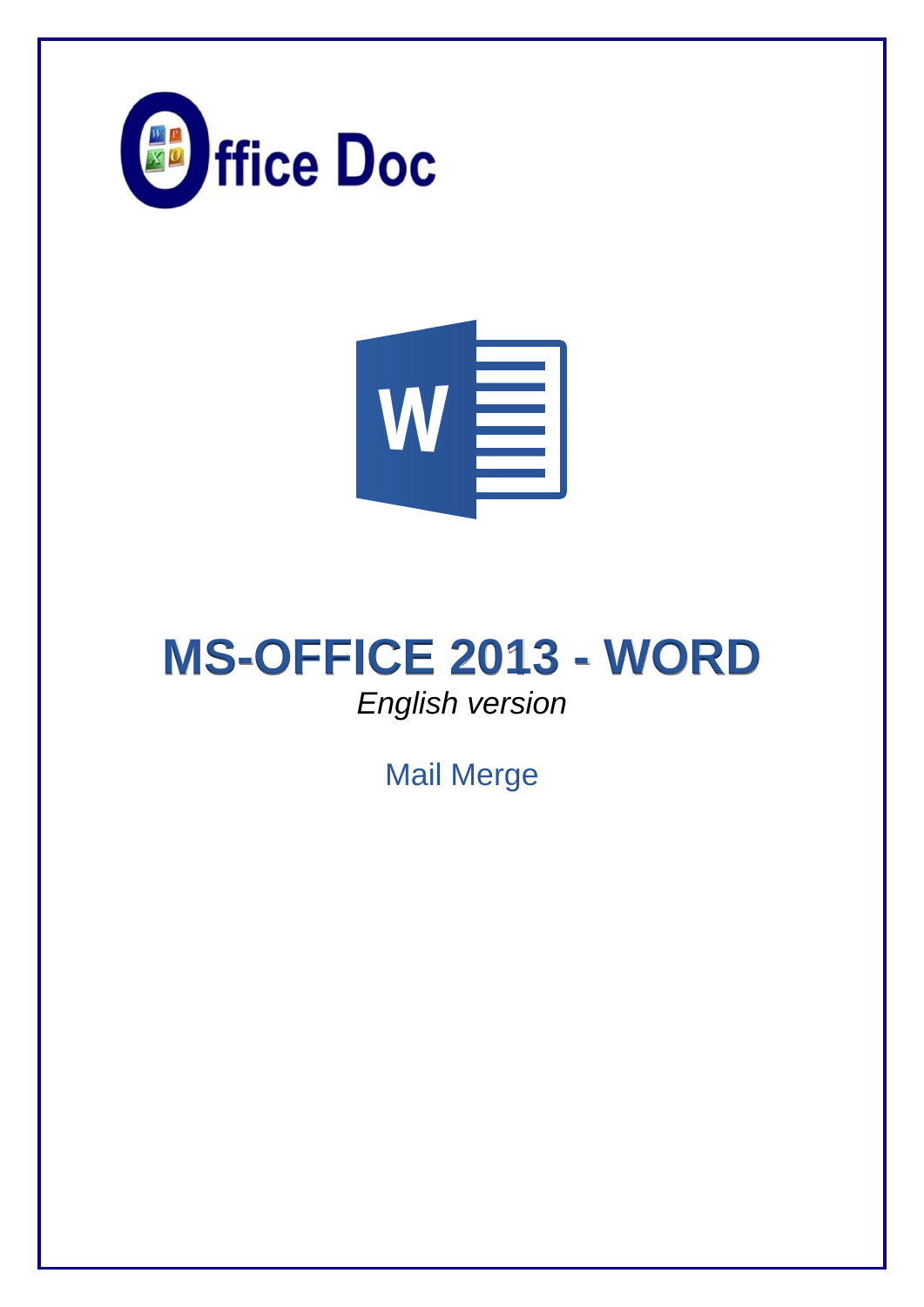**© Office Doc** Ch. de la Redoute 30 – CH-1260 Nyon - www.office-doc.ch

*Terms and conditions of use* : the purchased files can be freely printed with no restriction in terms of quantity and time but only for the company's internal use. The files can also be installed on the company's Intranet. Buying does not allow to distribute - even free - or sell to third parties. Only internal use is permitted. You may use touchup tools to slightly modify the PDF files (adding a logo for instance) but only if such changes do not significantly alter the source text and do not lead to removing the name of the company and the author.

Modifying the source .docx files is permitted. You may reorganize the chapters order, add or remove contents, insert screen captures specific to your company's environment. Nevertheless, such changes must not lead to removing the name of the company and the author or significantly alter the source text.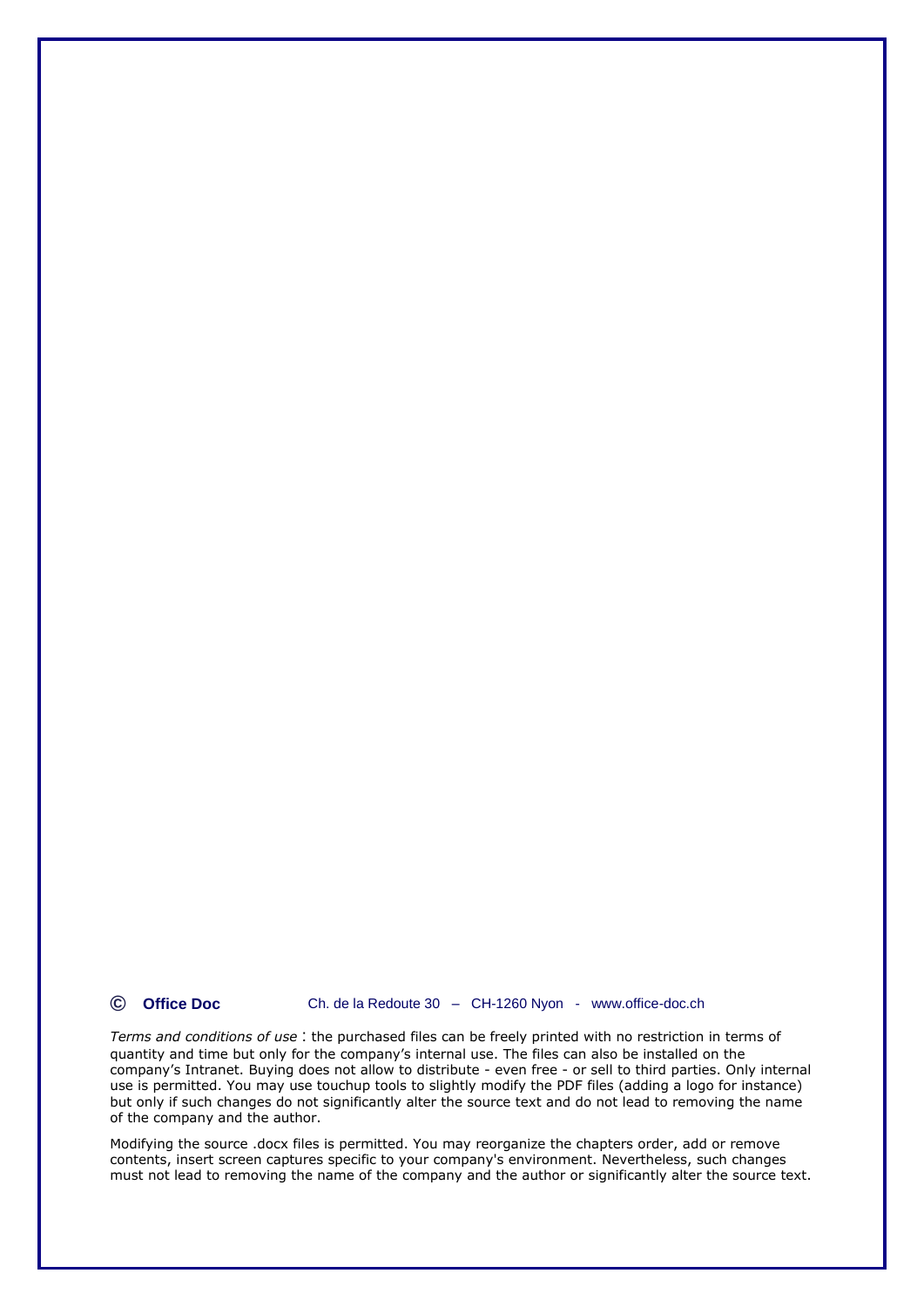# **Table of contents**

| 1            |     |                                                                                  |     |
|--------------|-----|----------------------------------------------------------------------------------|-----|
|              | 1.1 |                                                                                  |     |
|              | 1.2 |                                                                                  |     |
|              | 1.3 |                                                                                  |     |
|              | 1.4 |                                                                                  |     |
|              | 1.5 |                                                                                  |     |
|              | 1.6 |                                                                                  |     |
|              |     |                                                                                  |     |
| $\mathbf{2}$ |     |                                                                                  |     |
|              | 2.1 |                                                                                  |     |
|              | 2.2 |                                                                                  |     |
|              |     |                                                                                  |     |
| 3            |     |                                                                                  |     |
|              | 3.1 |                                                                                  |     |
|              | 3.2 |                                                                                  |     |
|              |     | 3.2.1                                                                            |     |
|              |     | 3.2.2                                                                            |     |
|              |     | 3.2.3                                                                            |     |
|              |     | 3.2.4                                                                            |     |
|              |     | 3.2.5                                                                            |     |
|              |     | 3.2.6                                                                            |     |
|              |     | 3.2.7                                                                            |     |
|              |     | 3.2.8                                                                            |     |
|              |     | 3.2.9                                                                            |     |
|              |     |                                                                                  |     |
|              |     |                                                                                  |     |
|              |     |                                                                                  |     |
|              |     |                                                                                  |     |
|              | 3.3 |                                                                                  |     |
|              | 3.4 |                                                                                  |     |
|              | 3.5 |                                                                                  |     |
|              | 3.6 |                                                                                  |     |
|              | 3.7 | When fields between the main document and the data file do not match 18          |     |
|              | 3.8 |                                                                                  |     |
|              |     |                                                                                  |     |
| 4            |     | Creating the envelopes or labels that are part of a mail merge 21                |     |
|              | 4.1 |                                                                                  |     |
|              | 4.2 | Question : is it possible to use an existing document even though the labels are |     |
|              |     |                                                                                  |     |
|              | 4.3 | Question : is it possible to use a standard document that contains a table where |     |
|              |     |                                                                                  |     |
|              |     |                                                                                  |     |
| 5            |     |                                                                                  |     |
|              | 5.1 |                                                                                  |     |
|              | 5.2 |                                                                                  |     |
|              | 5.3 |                                                                                  |     |
|              | 5.4 |                                                                                  |     |
|              | 5.5 |                                                                                  |     |
|              | 5.6 |                                                                                  |     |
|              | 5.7 |                                                                                  |     |
|              | 5.8 |                                                                                  |     |
|              |     | 5.8.1                                                                            |     |
|              |     | 5.8.2                                                                            |     |
|              |     | 5.8.3                                                                            |     |
|              |     |                                                                                  |     |
| 6            |     |                                                                                  |     |
|              |     |                                                                                  |     |
| 7            |     |                                                                                  | .35 |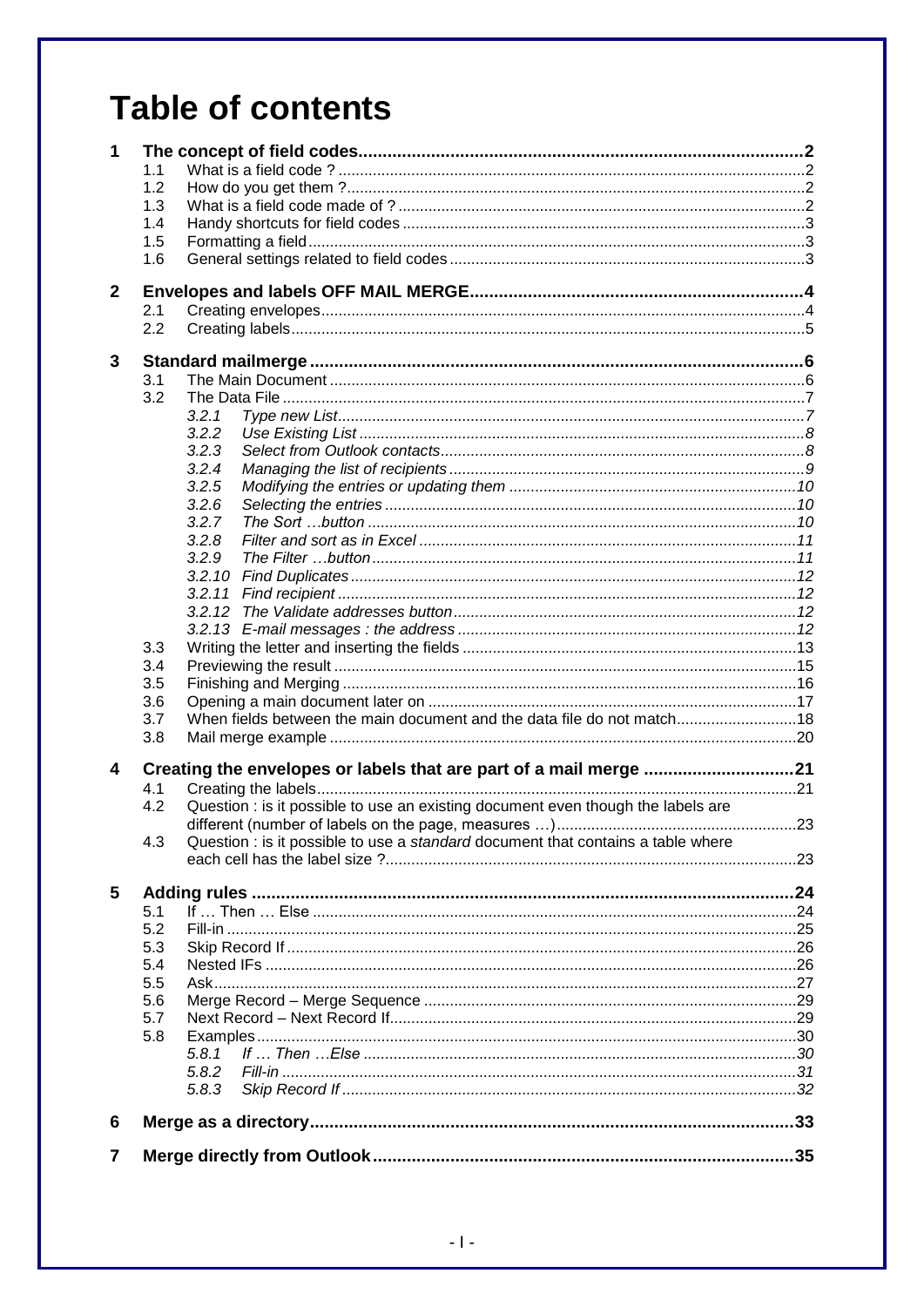# <span id="page-3-0"></span>1 The concept of field codes

Office 2007 has introduced a new element : the content controls, that you may have used in headers/footers, table of contents … One could think these controls have replaced our traditional « field codes » but not at all, they can still be used, particularly in the mail merge process.

<span id="page-3-1"></span>

|   | 1.1 What is a field code?                                                                                       |  |
|---|-----------------------------------------------------------------------------------------------------------------|--|
| . | the contract of the contract of the contract of the contract of the contract of the contract of the contract of |  |

It is an instruction given to Word that will generate a result. Examples :

A field code used to calculate. To create an easy mathematical calculation, display its result and still keep access to the formula. **{***=345/1.66 \# "#'##0.00"***}** = 207.83

Name and path of the current document  $\{$  FILENAME \p \\* MERGEFORMAT  $\}$  = D:\Office 2013\Word\WD-2013-English-MailMerge.docx

# <span id="page-3-2"></span>1.2 How do you get them ?

For some, it is necessary to create them manually. It is the case for the above two codes (previous topic). They have been created through :

INSERT Tab – TEXT Group – QUICKPART Button – FIELD Option …

|                                                                                                                                                   | Field                                                                                                                           |                                              |
|---------------------------------------------------------------------------------------------------------------------------------------------------|---------------------------------------------------------------------------------------------------------------------------------|----------------------------------------------|
| Please choose a field<br>Categories:<br>(AII)<br>$\mathbf{v}$<br><b>Field names:</b><br>EditTime<br>۸<br>Eq<br><b>FileName</b><br><b>EileCive</b> | <b>Field properties</b><br>Format:<br>(none)<br>$\mathcal{O}_X$<br><b>Uppercase</b><br>Lowercase<br>First capital<br>Title case | <b>Field options</b><br>Add path to filename |

But most of the time field codes are inserted in the document simply because the function you are using generates them automatically. It is the case when you insert a table of contents, an index …. and use the mail merge process.

<span id="page-3-3"></span>

| What is a field code made of ?<br>1.3 |                                                                                                 |
|---------------------------------------|-------------------------------------------------------------------------------------------------|
|                                       | Encapsulation (the braces). Caution: these are not<br>characters you can type on the keyboard ! |
| $\{DATE\}$                            | The name of the field.                                                                          |
| $\{DATE \setminus @ "d-MMM-yy"\}$     | Switch or other indications - here the date format.                                             |
|                                       |                                                                                                 |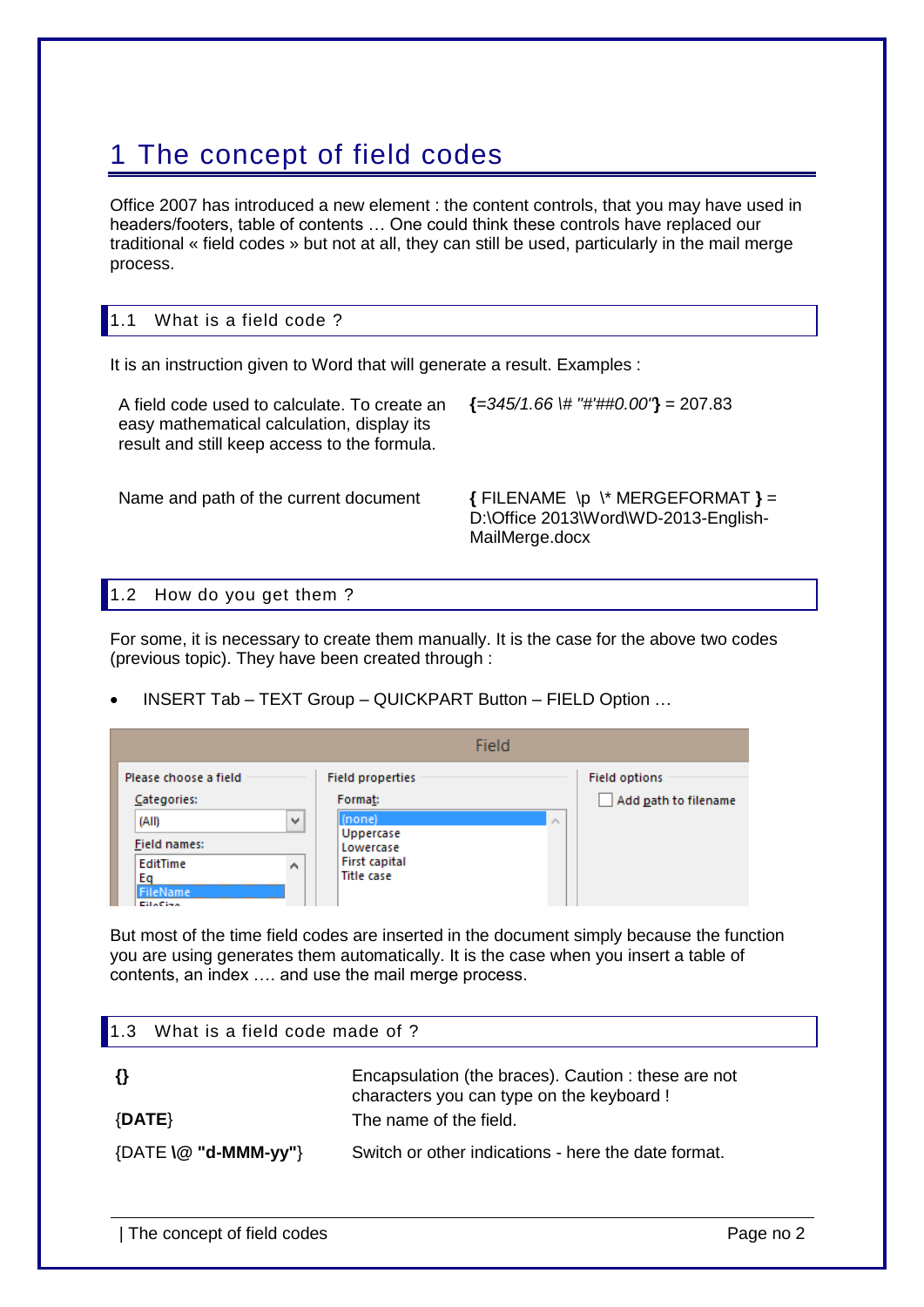# <span id="page-4-0"></span>1.4 Handy shortcuts for field codes

If necessary : cursor inside the field :

| F <sub>9</sub>       | To update the field.                                                                                          |
|----------------------|---------------------------------------------------------------------------------------------------------------|
| $CTRL + A$ then F9   | To select the whole document and update all its fields.                                                       |
| SHIFT + F9           | To switch between code and result for a given field.                                                          |
| ALT + F9             | To switch between code/result for the whole document codes.                                                   |
| $CTRL + SHIFT + F9$  | To freeze (there is no field anymore, only the result).                                                       |
| F11                  | To jump from one field to the other and select it (forwards).                                                 |
| SHIFT + F11          | To jump from one field to the other and select it (backwards).                                                |
| $CTRL + F11$         | To lock a field to prevent any change.                                                                        |
| $CTRL + SHIFT + F11$ | To unlock a field.                                                                                            |
| CTRL + F9            | To create manually a field : the user must type the name of the<br>instruction and the codes if there are any |

## **Right-clicking the field :**

Right click a field and the shortcut menu will display various commands including : *Update, Edit* or *Toggle*.

# <span id="page-4-1"></span>1.5 Formatting a field

You format the whole code to ensure that the assigned attributes will be kept, even when the field is updated. One exception : a table of contents as the formatting comes from the TC1, TC2 … styles).

# <span id="page-4-2"></span>1.6 General settings related to field codes

• FILE - OPTIONS - Category :

| <b>Display / Printing options</b> | Update fields before printing            |
|-----------------------------------|------------------------------------------|
| Advanced / Show document content  | Show field codes instead of their values |
|                                   | Field shading:                           |
|                                   | When selected<br>Never<br>Always         |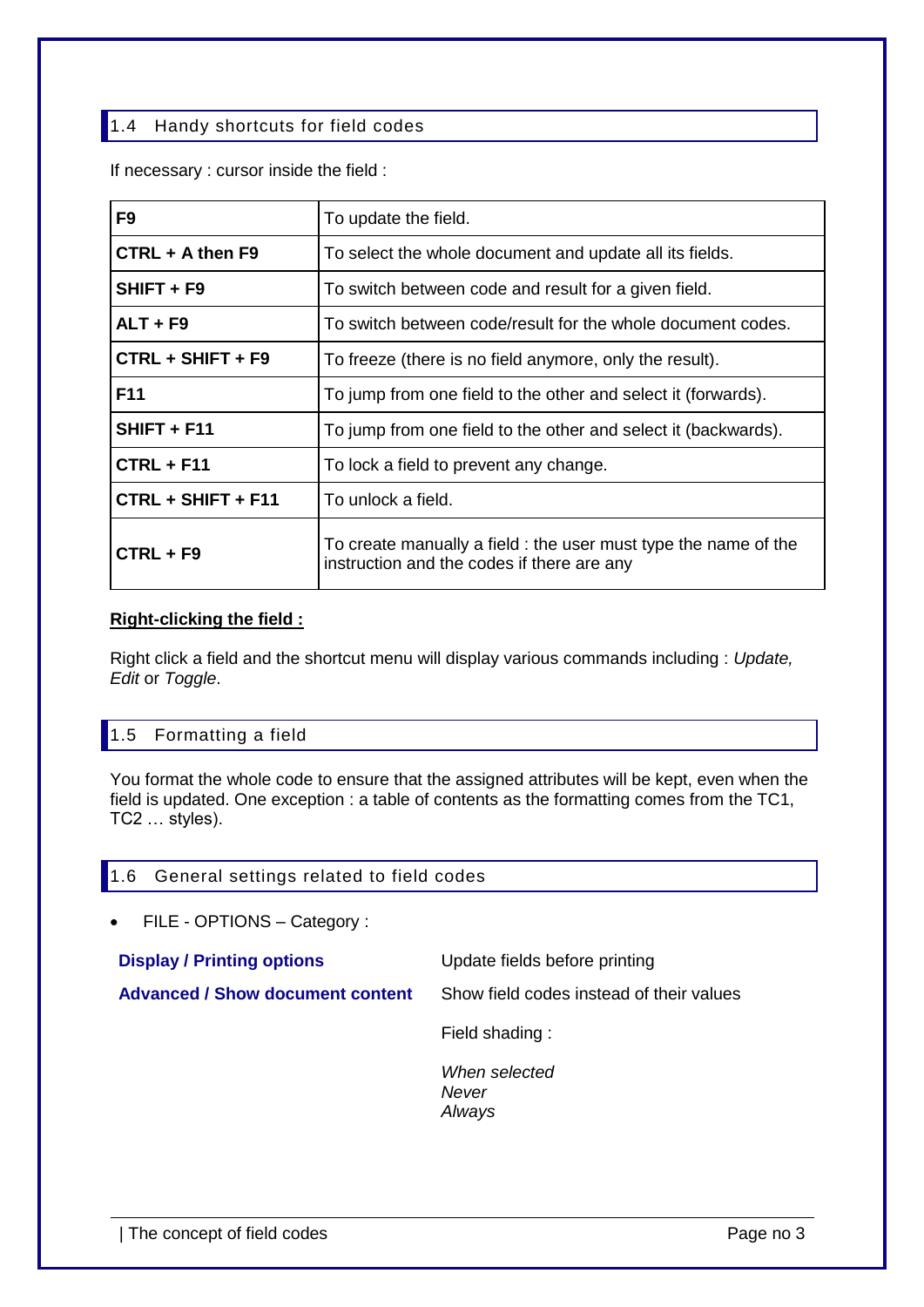# <span id="page-5-0"></span>2 Envelopes and labels OFF MAIL MERGE

Select the address in your document (usually top right)

MAILINGS Tab – CREATE Group



# <span id="page-5-1"></span>2.1 Creating envelopes

|                                                                          | <b>Envelopes and Labels</b>                               | 2<br>× |
|--------------------------------------------------------------------------|-----------------------------------------------------------|--------|
| <b>Envelopes</b><br>Labels                                               |                                                           |        |
| Delivery address:                                                        | $\mathbb{R}$ +                                            |        |
| Johanna Smith<br>12 Newnham Way<br><b>KENTON HARROW</b><br>Middx HA3 9NT |                                                           | ́<br>v |
| Add electronic postage<br>Return address:                                | $\boxed{m}$ $\bullet$ $\boxed{m}$ Omit<br>Preview         | Feed   |
| Jaël De Nardo<br>Office Doc<br>Ch. de la Redoute 30<br>1260 NYON         | v                                                         |        |
| Verify that an envelope is loaded before printing.                       |                                                           |        |
| Print                                                                    | <b>Add to Document</b><br>E-postage Properties<br>Options |        |
|                                                                          |                                                           | Cancel |

| <b>Delivery address</b>                     | Automatically retrieves your selection<br>You can work on the font size by right clicking the text -<br>option FONT     |
|---------------------------------------------|-------------------------------------------------------------------------------------------------------------------------|
| <b>Buttons representing an</b><br>open book | Opens the Outlook Address Book. You can search any<br>address (sender or recipient)                                     |
| <b>Return address</b>                       | The address $-$ if existing $-$ typing into the Word options :<br>FILE - OPTIONS - ADVANCED Category - GENERAL<br>Topic |
| <b>Omit</b>                                 | The delivery address can be omitted. This avoids having to<br>manually delete it                                        |
| <b>PRINT Button</b>                         | Address is sent to the printer (no dialog box)                                                                          |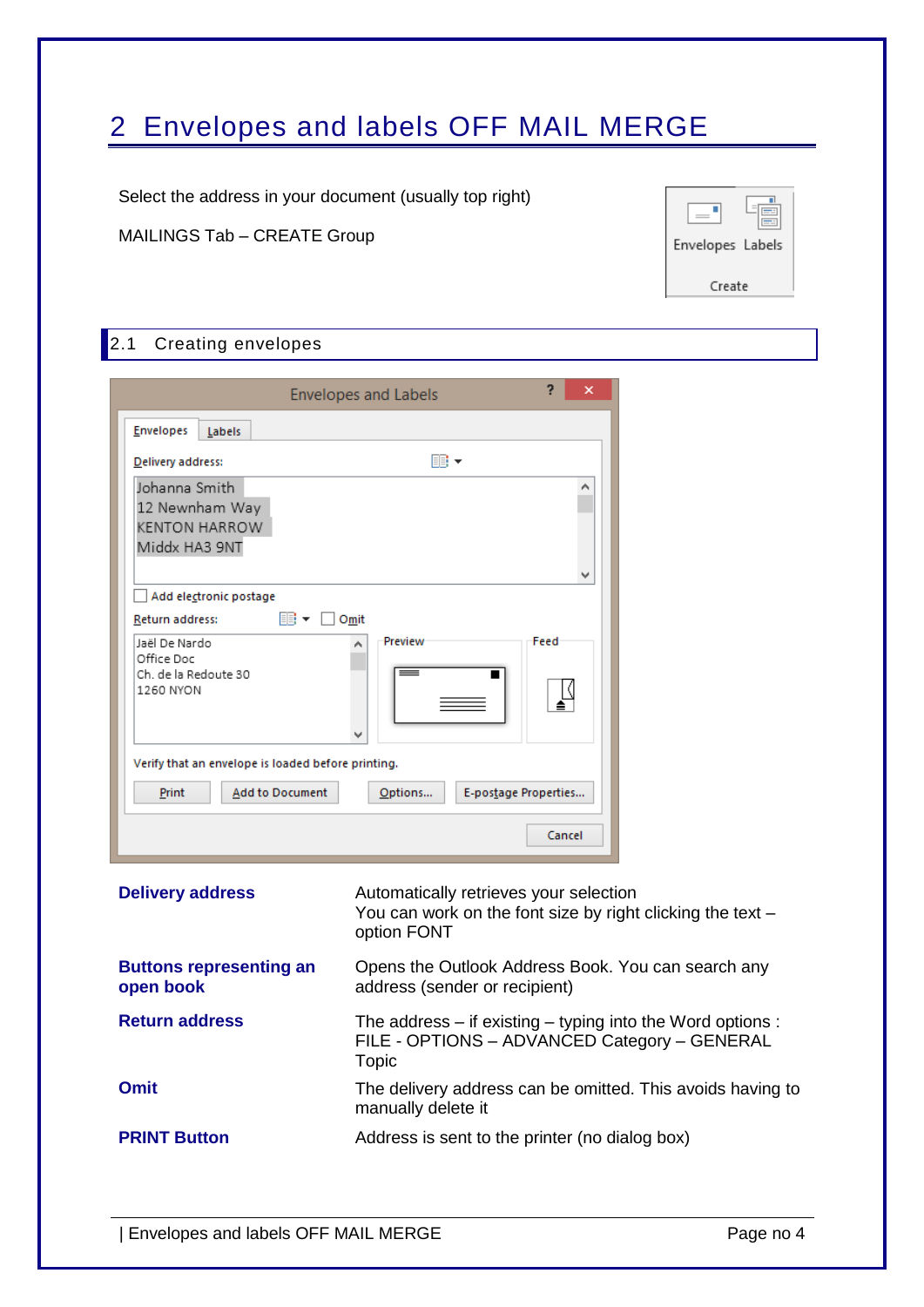| <b>ADD TO DOCUMENT</b><br><b>Button</b>        | A page 0 is added at the beginning of document. It is in<br>landscape orientation.                                                                                                    |
|------------------------------------------------|---------------------------------------------------------------------------------------------------------------------------------------------------------------------------------------|
| <b>OPTIONS Button</b>                          | Two tabs: Envelopes Options and Printing Options<br>To let you change the font, place the address at the mm on<br>the envelope, set the entry direction into the printer and so<br>on |
| <b>ADD ELECTRONIC</b><br><b>POSTAGE Button</b> | Software to download from Microsoft website. For the USA                                                                                                                              |

# <span id="page-6-0"></span>2.2 Creating labels

|                                                                          |                     | <b>Envelopes and Labels</b> | 2<br>×               |
|--------------------------------------------------------------------------|---------------------|-----------------------------|----------------------|
| <b>Envelopes</b><br>Labels                                               |                     |                             |                      |
| Delivery address:                                                        |                     | BB ▼                        |                      |
| Johanna Smith<br>12 Newnham Way<br><b>KENTON HARROW</b><br>Middx HA3 9NT |                     |                             | ́<br>v               |
| Add electronic postage<br>Return address:<br>Jaël De Nardo               | EE –<br>$\Box$ Omit | Preview                     | Feed                 |
| Office Doc<br>Ch. de la Redoute 30<br>1260 NYON                          | v                   |                             |                      |
| Verify that an envelope is loaded before printing.                       |                     |                             |                      |
| Print<br><b>Add to Document</b>                                          |                     | Options                     | E-postage Properties |
|                                                                          |                     |                             | Cancel               |

| Use return address             | If the option is active, the delivery address is replaced by the<br>return address.                                                                                                                                                                                                                                                                     |
|--------------------------------|---------------------------------------------------------------------------------------------------------------------------------------------------------------------------------------------------------------------------------------------------------------------------------------------------------------------------------------------------------|
| Full page of the same<br>label | The NEW DOCUMENT button is then available. The labels are<br>automatically created as a Word table where each cell<br>corresponds to the label size. Two possibilities : click on the<br>PRINT button to print the page of labels. Click on the NEW<br>DOCUMENT button to create a document that you will be able to<br>keep and modify for a later use |
| <b>Single label</b>            | Only the PRINT button is available. Use the row and column<br>boxes to set which label should be used.                                                                                                                                                                                                                                                  |
| <b>OPTIONS Button</b>          | To choose the type of labels, create a brand new label (you will<br>need a ruler to set exact measures)                                                                                                                                                                                                                                                 |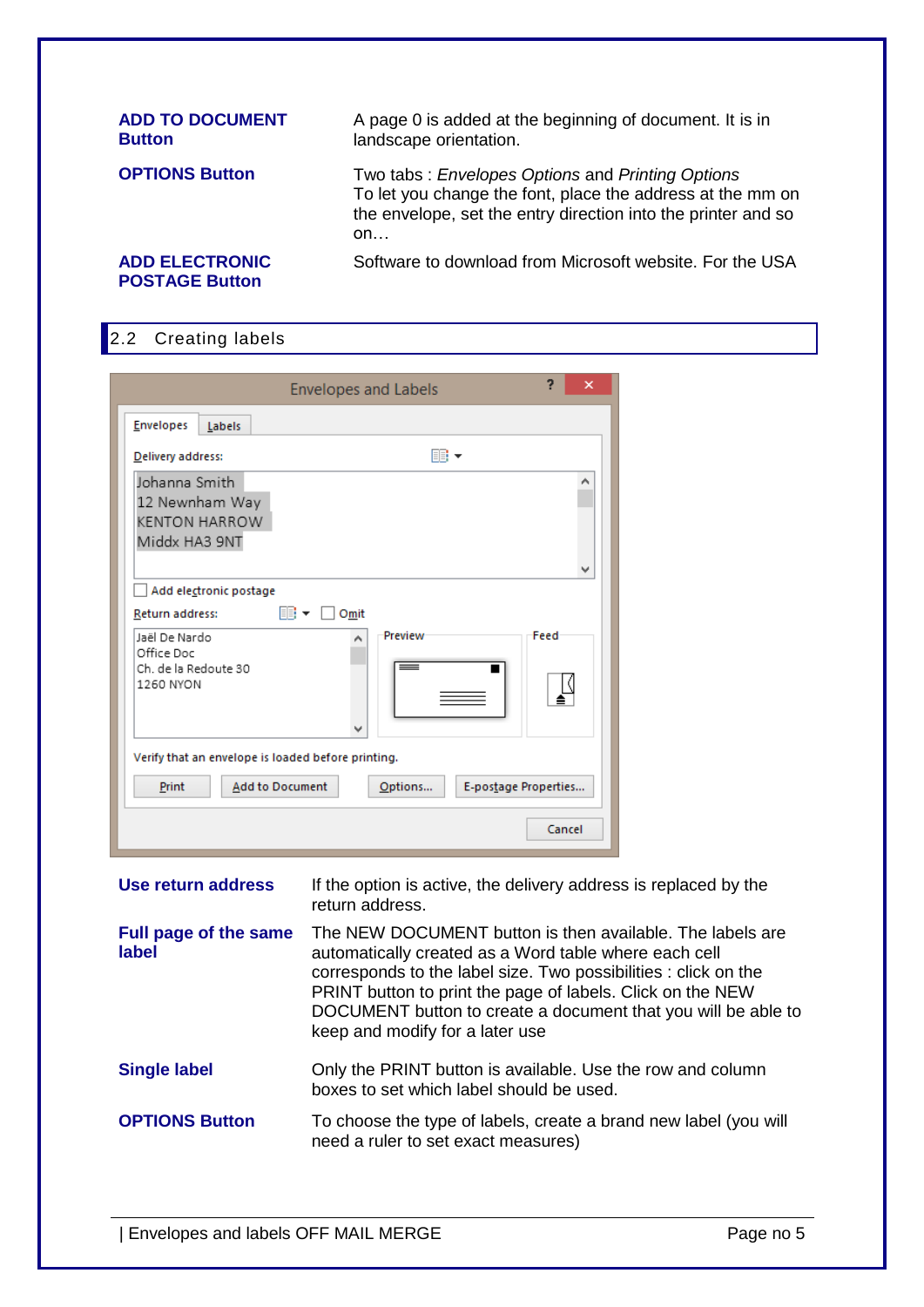# <span id="page-7-0"></span>3 Standard mailmerge

Mail merge needs 3 files :

- 1. **The main document** containing the standard text and the merging codes
- 2. **The data file** containing the source *entries* (each set of variables is called a « record »). It can be a Word table, an Excel workbook or any other database file.
- 3. **A unique final merged document**, *(the document will have as many pages as the number of recipients)*

<span id="page-7-1"></span>

| 3.1       | The Main Document                                                           |                   |         |                      |                                             |               |
|-----------|-----------------------------------------------------------------------------|-------------------|---------|----------------------|---------------------------------------------|---------------|
| $\bullet$ | MAILINGS Tab – START MAIL<br>MERGE Group – Button showing the               |                   |         |                      |                                             |               |
|           | same name:                                                                  | <b>Start Mail</b> |         | Select               | Edit<br>Merge v Recipients v Recipient List | High<br>Merge |
|           |                                                                             |                   | Letters |                      |                                             |               |
|           |                                                                             |                   |         | E-mail Messages      |                                             |               |
|           |                                                                             | $=$               |         | Envelopes            |                                             |               |
|           |                                                                             | 瑥                 |         | Labels               |                                             |               |
|           |                                                                             |                   |         | Directory            |                                             |               |
|           |                                                                             | W                 |         | Normal Word Document |                                             |               |
|           |                                                                             |                   |         |                      | Step-by-Step Mail Merge Wizard              |               |
|           | The usual case: the main document is a Word file: a blank                   |                   |         |                      |                                             |               |
|           | <b>Letters</b><br>desument, on ovieting and and board onto a given template |                   |         |                      |                                             |               |

| <b>Letters</b>                                  | <u>HIG USUAI CASE. THE HIAIH QUCUHIGHT IS A WULU HIG . A DIAHR</u><br>document, an existing one, one based onto a given template                                                                                                                                                                               |
|-------------------------------------------------|----------------------------------------------------------------------------------------------------------------------------------------------------------------------------------------------------------------------------------------------------------------------------------------------------------------|
| <b>E-Mail Messages</b>                          | The mailmerge will produce electronic messages rather than a<br>Word document. Word automatically applies the web view mode.<br>But this has no incidence on Word commands or formatting tools. Do as<br>usual. But caution : the recipient e-mail address must absolutely be part<br>of the source data file. |
| <b>Envelopes</b>                                | The main document is a Word file whose layout is automatically<br>that of an envelope.                                                                                                                                                                                                                         |
| <b>Labels</b>                                   | The main document is a Word file containing a table whose cells<br>are automatically sized for labels                                                                                                                                                                                                          |
| <b>Directory</b>                                | Unique document in the form of a catalog or a list<br>A little bit special: see topic on the subject.                                                                                                                                                                                                          |
| <b>Normal Word</b><br><b>Document</b>           | To reset the main document as a standard Word document (no<br>longer a mail merge document)                                                                                                                                                                                                                    |
| <b>Step by Step Mail</b><br><b>Merge Wizard</b> | The Wizard of the previous version. If you feel more comfortable<br>using the Wizard                                                                                                                                                                                                                           |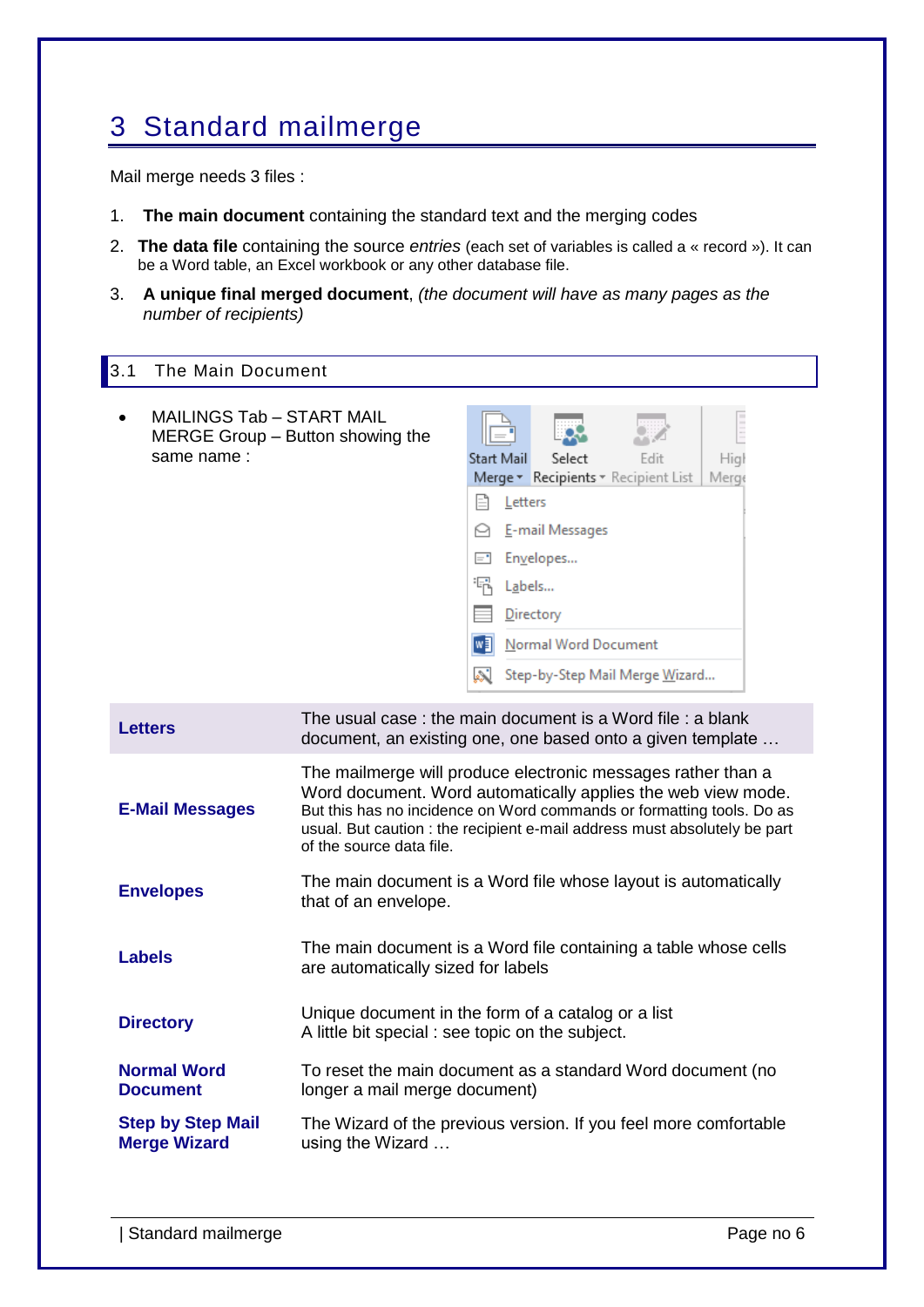# <span id="page-8-0"></span>3.2 The Data File

 MAILINGS Tab – START MAIL MERGE Group – SELECT RECIPIENTS Button

| Select                               |                      | Edit                        | Highlight    |  |  |  |  |
|--------------------------------------|----------------------|-----------------------------|--------------|--|--|--|--|
|                                      |                      | Recipients * Recipient List | Merge Fields |  |  |  |  |
|                                      |                      | Type a New List             |              |  |  |  |  |
| m                                    | Use an Existing List |                             |              |  |  |  |  |
| Choose from Outlook Contacts<br>I&=I |                      |                             |              |  |  |  |  |

# <span id="page-8-1"></span>*3.2.1 Type new List*

|                          |                                                                                | <b>New Address List</b> |                    | ?              | ×             |
|--------------------------|--------------------------------------------------------------------------------|-------------------------|--------------------|----------------|---------------|
|                          | Type recipient information in the table. To add more entries, click New Entry. |                         |                    |                |               |
| Title                    | <b>First Name</b><br>$\overline{\phantom{a}}$                                  | Last Name<br>▼          | Company Name v     | Address Line 1 |               |
| D<br>Mr.                 | John.                                                                          | Smith                   | <b>COMPUTER SA</b> |                |               |
|                          |                                                                                |                         |                    |                |               |
|                          |                                                                                |                         |                    |                |               |
|                          |                                                                                |                         |                    |                |               |
|                          |                                                                                |                         |                    |                |               |
|                          |                                                                                |                         |                    |                |               |
|                          |                                                                                |                         |                    |                |               |
|                          |                                                                                |                         |                    |                |               |
|                          |                                                                                |                         |                    |                |               |
|                          |                                                                                |                         |                    |                |               |
| $\overline{\phantom{a}}$ |                                                                                |                         |                    |                | $\rightarrow$ |
| New Entry                | Eind                                                                           |                         |                    |                |               |
| Delete Entry             | Customize Columns                                                              |                         | <b>OK</b>          | Cancel         |               |

**Columns** The preset fields might well not suit it. If you click on the CUSTOMIZE COLUMNS button, you will be able to rename, remove, add … fields according to your needs.

| <b>Typing</b>           | Directly in the fields                          |
|-------------------------|-------------------------------------------------|
| <b>Managing entries</b> | Click on the NEW ENTRY and DELETE ENTRY buttons |

This file will be your *data file* and you will be prompted to save it. The default folder will be the MY DATA SOURCES folder, a subfolder of DOCUMENTS.

# **Important : Word creates an Access file, showing the .mdb extension.**

### *Opening the file outside the merge process*

If Access has not been installed on your workstation, Excel will be able to open it but caution, it will open A COPY of the file and not the source file itself.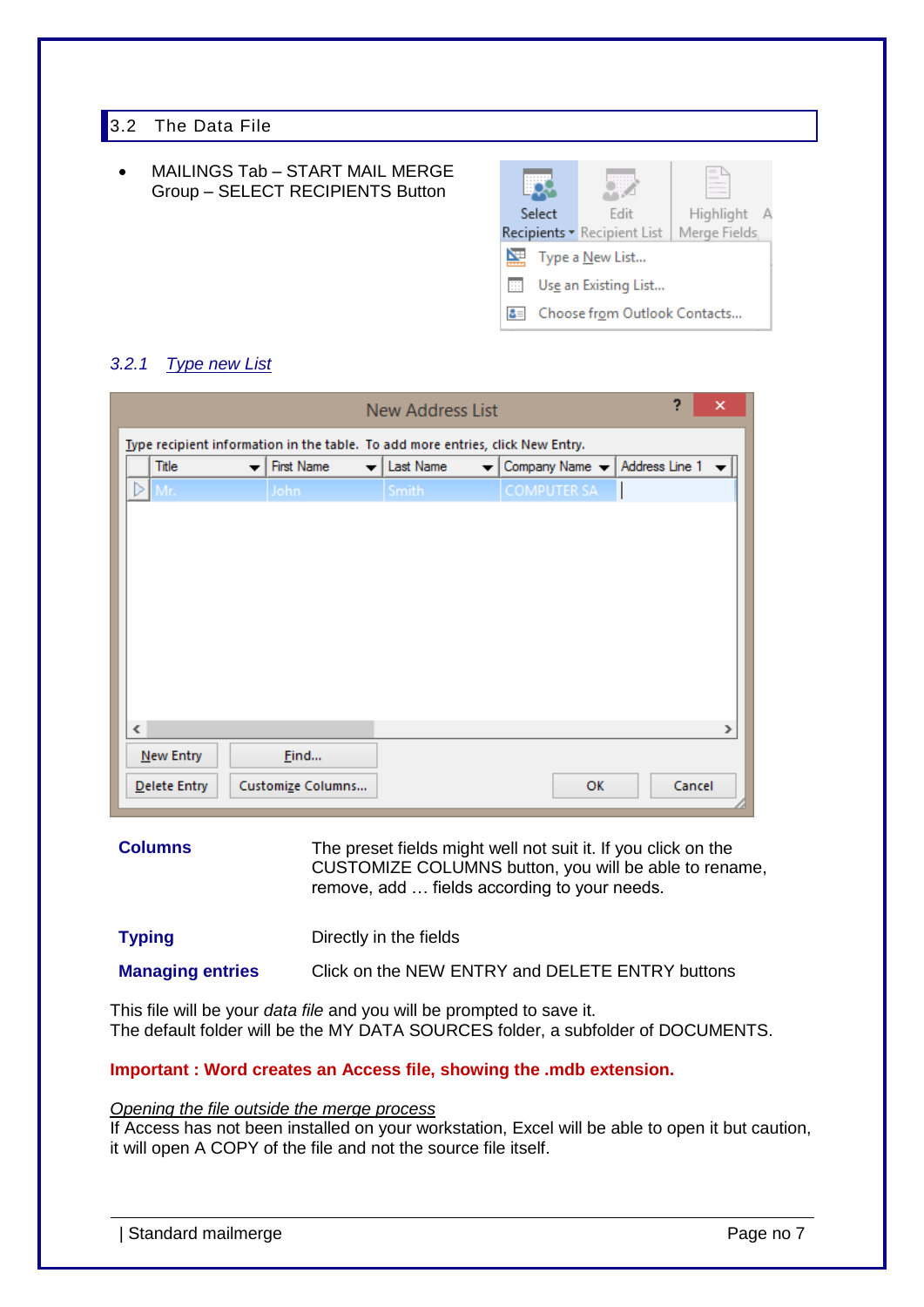# <span id="page-9-0"></span>*3.2.2 Use Existing List*

A File-Open dialog box will be displayed, showing the MY DATA SOURCES folder (a subfolder of DOCUMENTS)

*Note : the dialog box always shows this path, regardless of your previous navigation.*

### **An .mdb file, coming from a previous merge**

### **A Word document**

Entries are inside a table, as shown in the screen capture below :

| i Title¤ ∶Name¤ | Company¤                                    | <b>Address¤</b>           | $ $ Cityn |
|-----------------|---------------------------------------------|---------------------------|-----------|
| Mr.¤            | ⊟ John Smith¤ COMPUTERS SA¤                 | ⊹5 Rue-des Bains¤⊟GENEVA¤ |           |
| Mre n           | $\Box$ Iohanna-Kento $\Box$ COMPLITERS-SAo. | 5-Rue-dec-Rainer GENEVAr  |           |

### **An Excel workbook – certainly the most common situation**

|            | в                               |                                  |                                                               |                               |               |
|------------|---------------------------------|----------------------------------|---------------------------------------------------------------|-------------------------------|---------------|
| Title Name |                                 | $\blacksquare$ Company           | <b>Address</b>                                                | $\overline{\phantom{a}}$ City | <b>VIPost</b> |
| $2$ Mr.    | <b>Arnaud Dupont</b>            | MODE BOUTIQUE 12 rue des Jardins |                                                               | <b>GENEVE</b>                 | 1205          |
| $3$ Mrs.   |                                 |                                  | Françoise Durand L'HOMME ELEGANT 45 ch. des Primevères GENEVE |                               | 1204          |
| 4 Mrs.     | Jullie Périllat                 | <b>MODE 2000</b>                 | 55 ch. des Vignes                                             | <b>LAUSANNE</b>               |               |
| $5$ Mr     | Michel Tartempion MODE FEMININE |                                  | 23 avenue Le Blanc                                            | <b>MONTREUX</b>               |               |

If the workbook contains several tables, they will be listed and a dialog box will prompt you to select the one containing your merge entries :

|                                             | Select Table |                                        | ×                |
|---------------------------------------------|--------------|----------------------------------------|------------------|
| Name                                        | Description  | Modified                               | Created          |
| 图 Adresses-1\$"                             |              | 5/26/2014 12:52:10 PM                  | 5/26/2014 12:52: |
| 图 'Adresses-1\$'Adresses_1                  |              | 5/26/2014 12:52:10 PM 5/26/2014 12:52: |                  |
|                                             |              |                                        |                  |
| €                                           |              |                                        | ъ                |
| √ First row of data contains column headers |              | OK                                     | Cancel           |

### <span id="page-9-1"></span>*3.2.3 Select from Outlook contacts*

Selecting directly from Word is possible but true to say you will never get a precise and exact control over the contacts as if you had run the merge from Outlook. *See the final chapter about this subject.*

Moreover, it is less likely that your merge will concern all your Outlook contacts (you might have tens of contacts). Advice : create in Outlook a subfolder, dedicated to mail merge, into which you will **copy** the required contacts.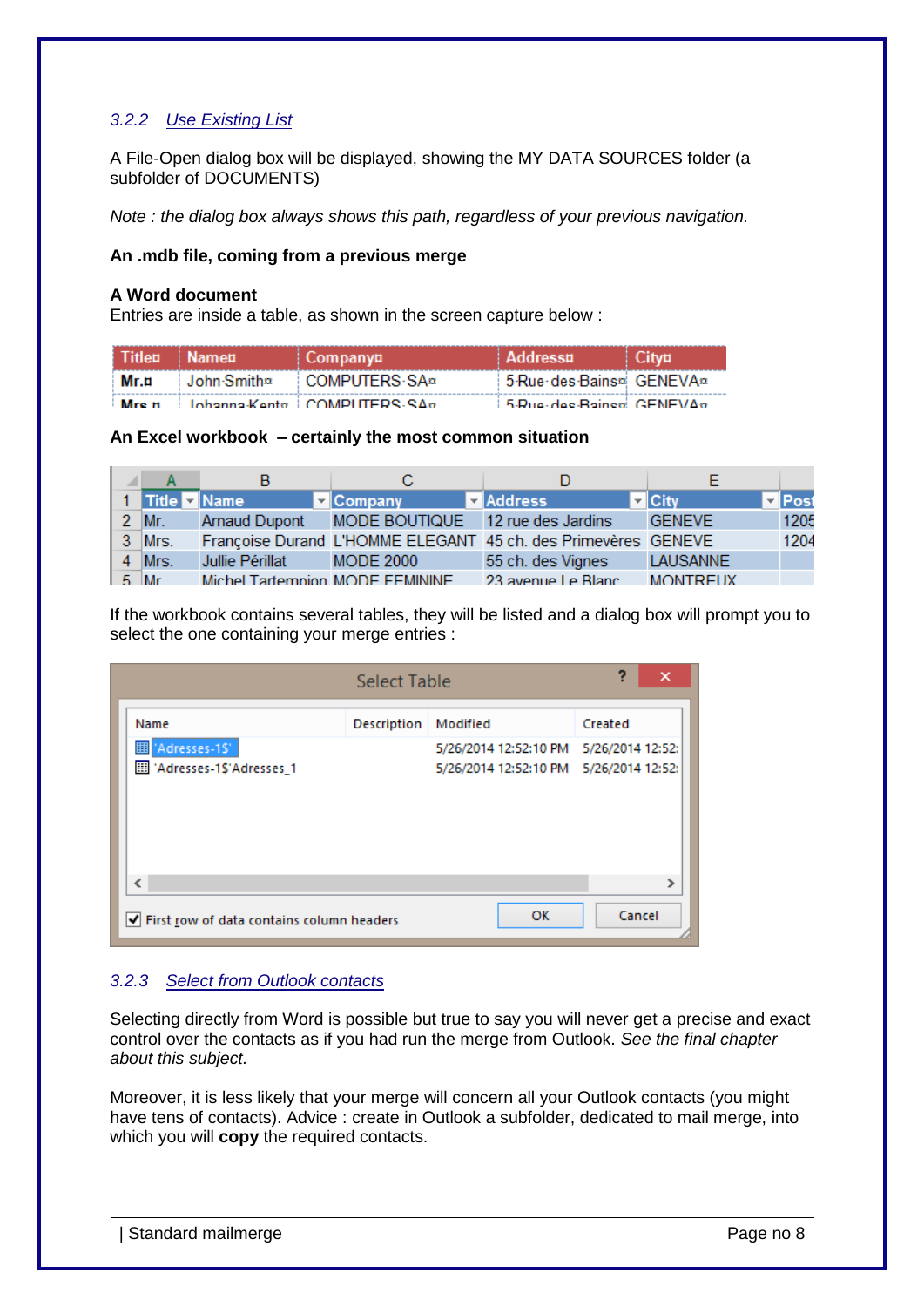Then, the following dialog box will be displayed to let you select either the general Contacts folder and one of its subfolders :

|                                    |       | <b>Select Contacts</b>          | 2 | ×            |
|------------------------------------|-------|---------------------------------|---|--------------|
| Select a contact folder to import: |       |                                 |   |              |
| Name                               | Count | Location                        |   | ́            |
| <sup>脚 00-Perso</sup>              | 154   | jdenardo@office-doc.ch Contacts |   |              |
| estionnel                          | 146   | jdenardo@office-doc.ch Contacts |   |              |
| <sup>即</sup> 02-Enfants            | 35.   | jdenardo@office-doc.ch Contacts |   |              |
| <sup>即03-Général</sup>             | 115   | jdenardo@office-doc.ch Contacts |   |              |
| <sup>即04</sup> -Presse             | 11    | jdenardo@office-doc.ch Contacts |   |              |
| <sup>图</sup> Bénévolat             | 4     | jdenardo@office-doc.ch Contacts |   |              |
| e Contacts                         | o     | jdenardo@office-doc.chl         |   | $\checkmark$ |
|                                    |       |                                 |   |              |
|                                    |       | OK                              |   | Cancel       |

### **What if the subfolder is not listed ?** Make sure that the folder has been set as *an e-mail address book* : right click the folder and select the PROPERTIES option. OUTLOOK ADDRESS BOOK Tab - SHOW THIS FOLDER AS AN E-MAIL ADDRESS BOOK Option.

# <span id="page-10-0"></span>*3.2.4 Managing the list of recipients*

 MAILINGS Tab – START MAIL MERGE Group – EDIT RECIPIENT LIST Button



| ×<br>Mail Merge Recipients                                                                                                                                                                                                |         |                                                                   |                    |                      |  |                       |    |  |  |
|---------------------------------------------------------------------------------------------------------------------------------------------------------------------------------------------------------------------------|---------|-------------------------------------------------------------------|--------------------|----------------------|--|-----------------------|----|--|--|
| This is the list of recipients that will be used in your merge. Use the options below to add to or change your list.<br>Use the checkboxes to add or remove recipients from the merge. When your list is ready, click OK. |         |                                                                   |                    |                      |  |                       |    |  |  |
| Data Source                                                                                                                                                                                                               | ⊽       | Name<br>$\mathbf{r}$                                              | Title              | Company              |  | <b>Address</b>        |    |  |  |
| Addresses-1.xlsx                                                                                                                                                                                                          | ᢦ       | <b>Arnaud Dupont</b>                                              | Mr.                | <b>MODE BOUTIQUE</b> |  | 12 rue des Jardins    |    |  |  |
| Addresses-1.xlsx                                                                                                                                                                                                          | ▽       | Françoise Durand                                                  | Mrs.               | L'HOMME ELEGANT      |  | 45 ch. des Primevères |    |  |  |
| Addresses-1.xlsx                                                                                                                                                                                                          | ⊽       | Jullie Périllat                                                   | Mrs.               | MODE 2000            |  | 55 ch. des Vignes     |    |  |  |
| Addresses-1.xlsx                                                                                                                                                                                                          | ∣V      | Michel Tartempion                                                 | Mr.                | <b>MODE FEMININE</b> |  | 23 avenue Le Blanc    |    |  |  |
| ∢<br>Data Source                                                                                                                                                                                                          |         | Refine recipient list                                             |                    |                      |  |                       | э  |  |  |
| Addresses-1.xlsx<br>Edit                                                                                                                                                                                                  | Refresh | $\frac{A}{7}$ Sort<br>Filter<br>Find duplicates<br>Find recipient | Validate addresses |                      |  |                       |    |  |  |
|                                                                                                                                                                                                                           |         |                                                                   |                    |                      |  |                       | OK |  |  |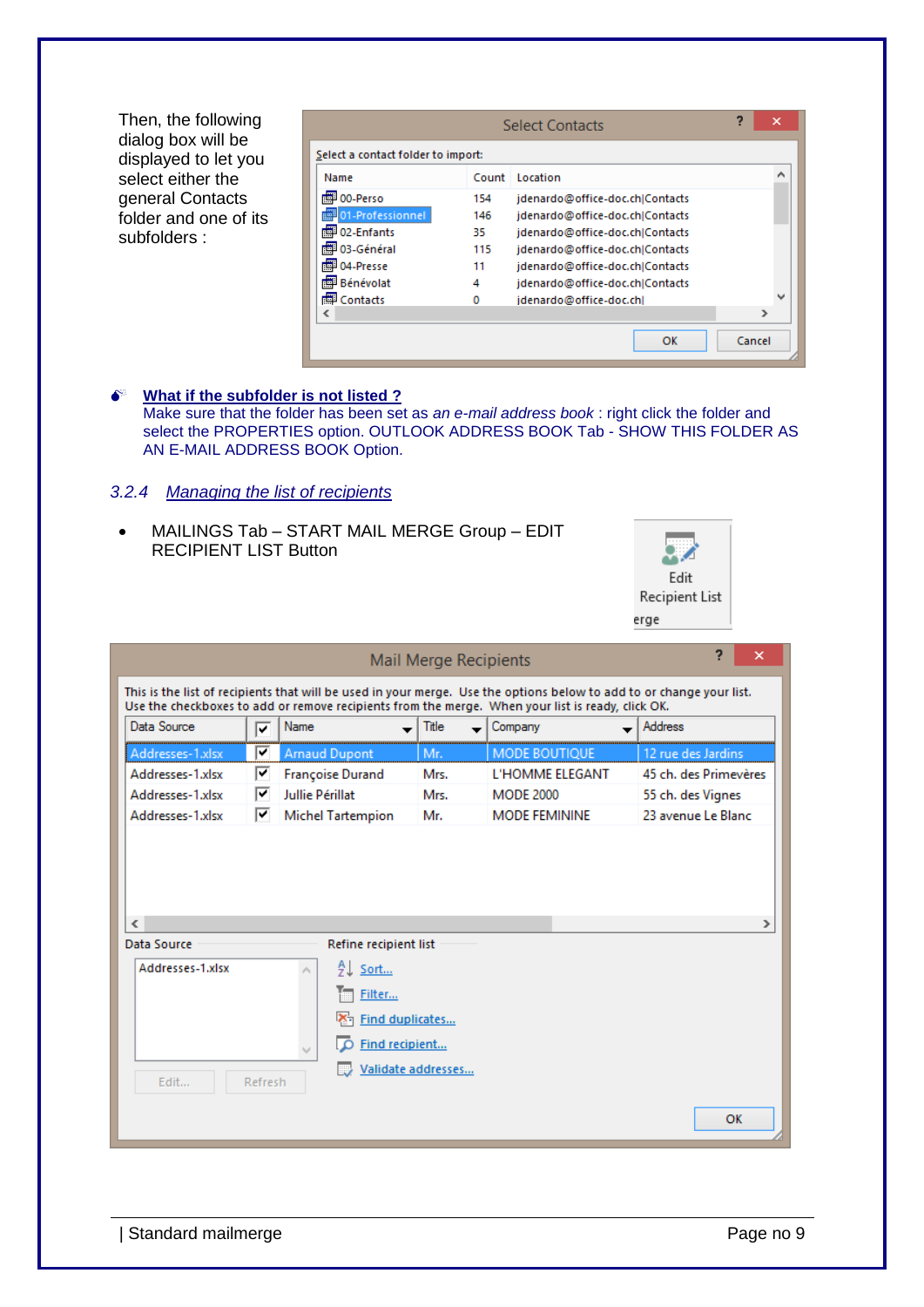- $\mathcal N$  The order of the fields might not necessarily match the one you set when creating the records.
- Managing the width of the columns. You can use the same techniques as you do in Excel (click and drag the right separation or double-click for an autofit) but note that when you exit the list, these modifications are lost.

### Special Outlook

All contacts fields are retrieved (tens of them !)

It does not affect the merge process itself but can make the reading of the entries a bit fastidious because most fields are empty or of no interest.

Yu cannot modify an address in Outlook directly from the Word merge process. But you may update them.

### <span id="page-11-0"></span>*3.2.5 Modifying the entries or updating them*

It is sufficient to select the file in the *DATA SOURCE* list and to click on the EDIT button that becomes available. According to the type of file, the edit form can be slightly different. Once you have finished, you will be prompted to confirm the saving in order to update the file.

 It the main document is opened, it is not possible to run the source program and then try to open the data file independently.

If you have the feeling that the source file has been modified since the previous merge, simply click on the file and click on the REFRESH button.

### <span id="page-11-1"></span>*3.2.6 Selecting the entries*

<span id="page-11-2"></span>Check on or off the selection boxes

## *3.2.7 The Sort …button*

|                       | <b>Filter and Sort</b>  | ?<br>×                             |
|-----------------------|-------------------------|------------------------------------|
| <b>Filter Records</b> | Sort Records            |                                    |
| $S$ ort by:           | Name<br>v               | <br><b>Ascending</b><br>Descending |
| Then by:              | v                       | Ascending Descending               |
| Then <u>b</u> y:      | $\lambda_{\rm p} \beta$ | Ascending Descending               |
|                       |                         |                                    |
|                       |                         |                                    |
|                       |                         |                                    |
|                       |                         |                                    |
| Clear All             |                         | OK<br>Cancel                       |

Simple sort : click on the column field ( ascending or descending order)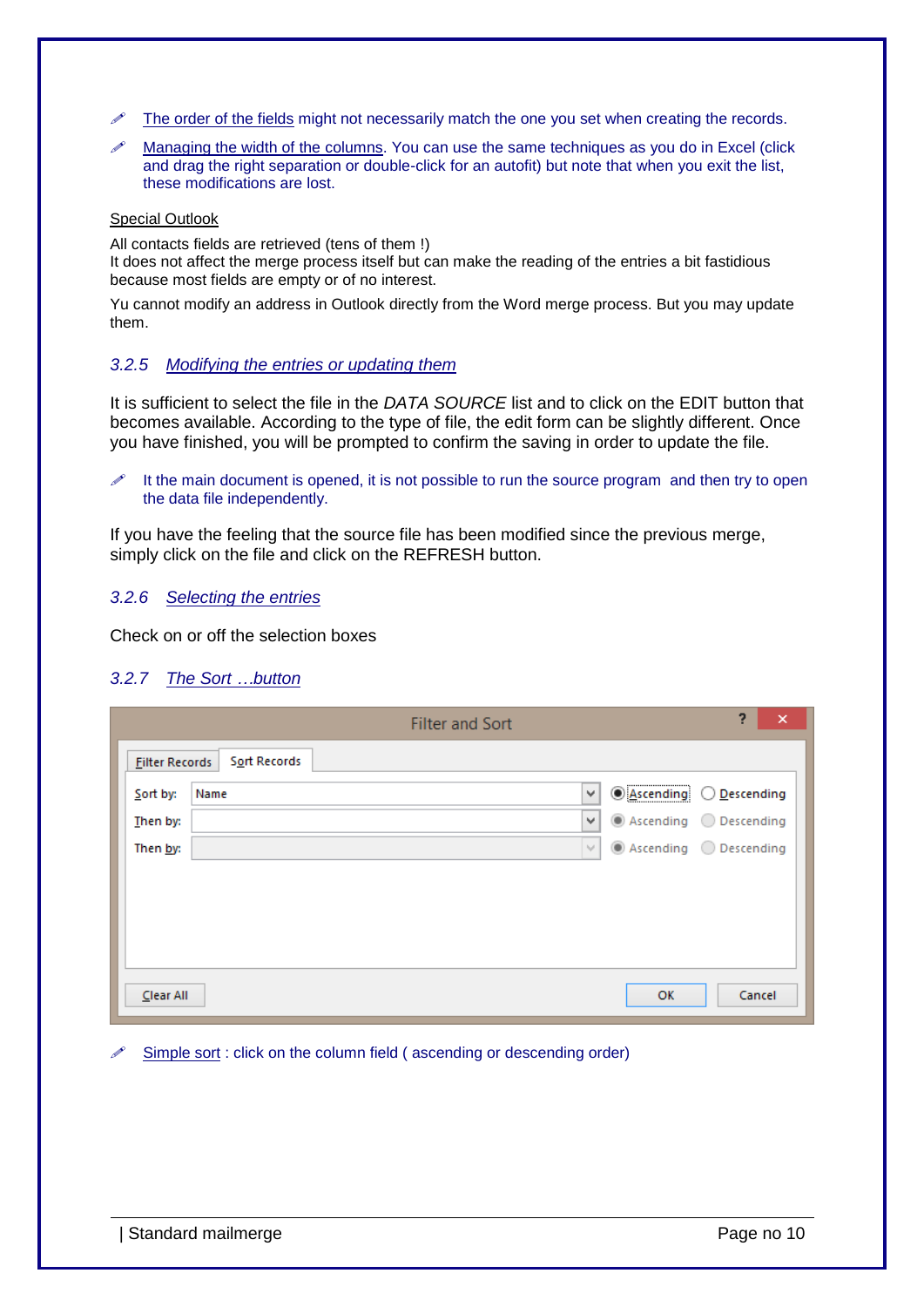# <span id="page-12-0"></span>*3.2.8 Filter and sort as in Excel*

Click on the triangle located to the right of each field

*If there are more than 10 items in the column, they will not all be listed. You'll want to use the ADVANCED option to select them.*

*Advanced … generates the dialog box explained in the next topic*



# <span id="page-12-1"></span>*3.2.9 The Filter …button*

The following dialog box will let you set more than one criteria

As usual : caution with the spoken « logic », that can be tricky. You can *say* : I need to filter on *Geneva and Vessy* or on *Mrs and Mrs*. But the real pure logic link is not and but **or.**

|                       |                |              |                | <b>Filter and Sort</b> |                     | ?           | ×                     |
|-----------------------|----------------|--------------|----------------|------------------------|---------------------|-------------|-----------------------|
| <b>Filter Records</b> |                | Sort Records |                |                        |                     |             |                       |
|                       |                | Field:       |                | Comparison:            |                     | Compare to: |                       |
|                       |                | City         | v              | Equal to               | v                   | Lausanne    | $\hat{\rho}_{\rm{N}}$ |
| Or                    | $\checkmark$   | City         | v              | Equal to               | $\forall$           | Montreux    |                       |
| And                   | v              |              | $\mathbf{v}$   |                        | $\lambda_{\rm B}$   |             |                       |
|                       | w              |              | $\mathbb{Q}^d$ |                        | $\lambda_{\rm{B}}/$ |             |                       |
|                       | $\mathbb{Q}^d$ |              | $\mathbb{Q}^j$ |                        | $\lambda_{\rm{B}}/$ |             |                       |
|                       | $\mathbb{Q}^d$ |              | $\mathbb{Q}^d$ |                        | $\lambda_{\rm p}$   |             | $\mathcal{G}$         |
| Clear All             |                |              |                |                        |                     | OK          | Cancel                |

Caution : filter criteria remain active until the next time you open the main document. Make sure you click on the CLEAR ALL button if you need to fully reset the list.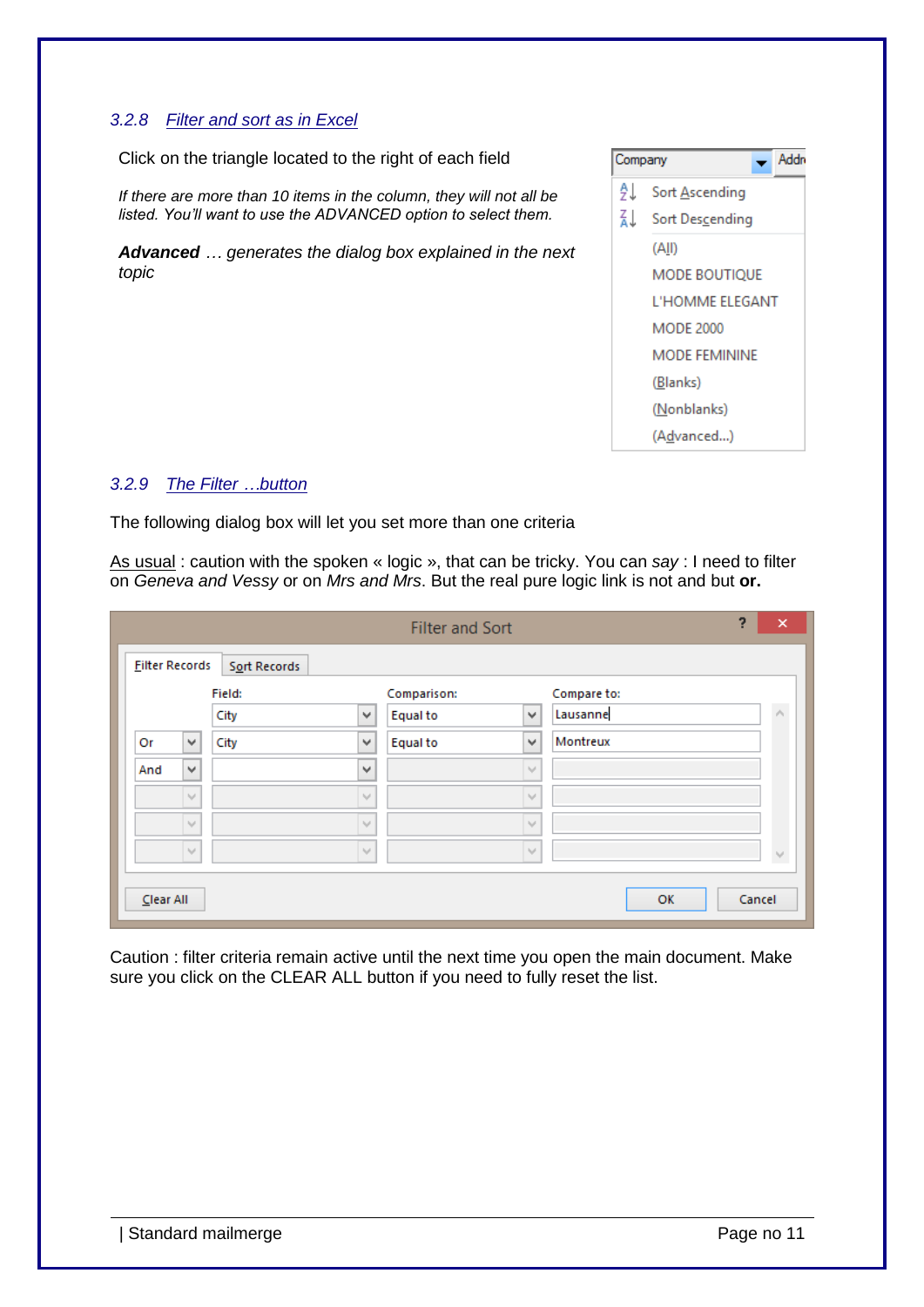# <span id="page-13-0"></span>*3.2.10 Find Duplicates*

|                                                                                                                               | <b>Find Duplicates</b> |    |               |       |                                         |                                       | ×    |
|-------------------------------------------------------------------------------------------------------------------------------|------------------------|----|---------------|-------|-----------------------------------------|---------------------------------------|------|
| The following entries appear to be duplicates. Use the checkboxes to select the entries you want to<br>include in your merge. |                        |    |               |       |                                         |                                       |      |
|                                                                                                                               | Data Source            |    | Name          | Title | Company                                 | <b>Address</b>                        | City |
|                                                                                                                               | Addresses-1.xlsx       | О  | Michel Tartem | Mr.   | MODE FEMININE   23 avenue Le Bl   MONTR |                                       |      |
|                                                                                                                               | Addresses-1.xlsx       | ∣V | Michel Tartem | Mr.   |                                         | MODE FEMININE 23 avenue Le Bl   MONTR |      |

*Note* : you can only check off the duplicates as the dialog box does not provide any option to delete them. To delete them you will have to open the source file.

# <span id="page-13-1"></span>*3.2.11 Find recipient*

Type the characters to find in the dialog box and the matching record will be highlighted in the list of recipients.

Use the checkboxes to add or remove recipients from the merge. When your list is ready, click OK.

| Data Source      | ⊽ | Name                    | Title    |        | Company                |                   | <b>Address</b> |              |     |
|------------------|---|-------------------------|----------|--------|------------------------|-------------------|----------------|--------------|-----|
| Addresses-1.xlsx | ⊽ | <b>Arnaud Dupont</b>    |          |        |                        | <b>Find Entry</b> |                | ×            |     |
| Addresses-1.xlsx | ⊽ | <b>Françoise Durand</b> |          |        |                        |                   |                |              |     |
| Addresses-1.xlsx | ▽ | Jullie Périllat         | Find:    | Durand |                        |                   |                |              |     |
| Addresses-1.xlsx | ✔ | Michel Tartempion       |          |        |                        |                   |                |              | nc  |
| Addresses-1.xlsx | ⊽ | Michel Tartempion       | Look in: |        | All fields             |                   |                |              | Inc |
|                  |   |                         |          |        | $\bigcirc$ This field: |                   |                | $\mathbf{v}$ |     |
|                  |   |                         |          |        |                        | <b>Find Next</b>  |                | Cancel       |     |

### <span id="page-13-2"></span>*3.2.12 The Validate addresses button*

<span id="page-13-3"></span>You need to download a special application. Only for the USA

# *3.2.13 E-mail messages : the address*

To turn a « standard » mailmerge into an electronic one, you must make sure that the e-mail address is one of the *Recipient List* fields. This is automatic if the list has been created from *Outlook Contacts.* If the list has been created manually (.mdb, .doxx, .xlsx file), make sure to add this field to the list fields.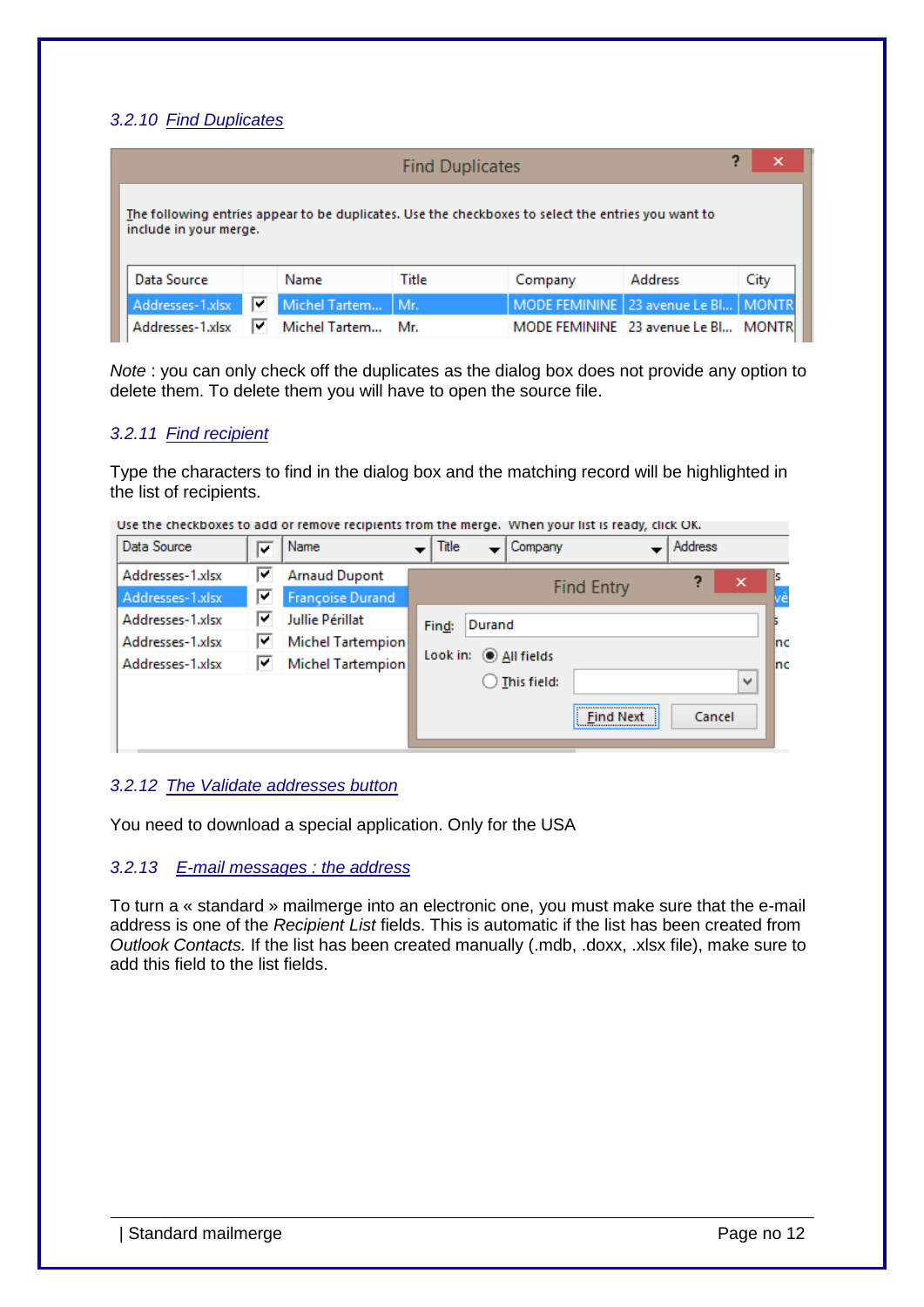# <span id="page-14-0"></span>3.3 Writing the letter and inserting the fields

MAILINGS Tab – WRITE & INSERT FIELDS Group:

|                       | = | $\sim$ |                                              | $\frac{3}{2}$ Rules $\overline{z}$ |  |  |  |
|-----------------------|---|--------|----------------------------------------------|------------------------------------|--|--|--|
|                       |   | $\sim$ | 嚚<br>Highlight Address Greeting Insert Merge | 무슨 Match Fields                    |  |  |  |
| Merge Fields Block    |   | Line   | Field +                                      | Dpdate Labels                      |  |  |  |
| Write & Insert Fields |   |        |                                              |                                    |  |  |  |

## **Highlight Merge Fields**

By default, only a selected field with be highlight. If you click on this button, all fields you have inserted will be highlighted.

## **Address Block et Greeting Line**

*Address Block* : to insert the address as one block in order to avoid inserting manually the address fields one by one. You can choose the presentation and turn on some other options in the following dialog box :

| 2<br>Insert Address Block                                                                                                                                                                                                                                                                                                                                                                                                                                                                                                                                                       |                                                                                                                                                                                                                                                                                                                                                                          |  |  |  |
|---------------------------------------------------------------------------------------------------------------------------------------------------------------------------------------------------------------------------------------------------------------------------------------------------------------------------------------------------------------------------------------------------------------------------------------------------------------------------------------------------------------------------------------------------------------------------------|--------------------------------------------------------------------------------------------------------------------------------------------------------------------------------------------------------------------------------------------------------------------------------------------------------------------------------------------------------------------------|--|--|--|
| Specify address elements<br>$\blacktriangleright$ Insert recipient's name in this format:<br>Joshua<br>۸<br>Joshua Randall Jr.<br>Joshua O. Randall Jr.<br>Mr. Josh Randall Jr.<br>Mr. Josh Q. Randall Jr.<br>w<br>Mr. Joshua Randall Jr.<br>I Insert company name<br>I Insert postal address:<br>$\bigcirc$ Never include the country/region in the address<br>$\bigcirc$ Always include the country/region in the address<br>Only include the country/region if different than:<br>France<br>$\blacktriangleright$ Format address according to the destination country/region | Preview<br>Here is a preview from your recipient list:<br>ÞИ<br>КI<br>$\mathbf{2}$<br>L'HOMME ELEGANT<br>Mrs. Françoise Durand<br>45 ch. des Primevères<br>1204 GENEVE<br><b>Correct Problems</b><br>If items in your address block are missing or out of order, use<br>Match Fields to identify the correct address elements from<br>your mailing list.<br>Match Fields |  |  |  |
|                                                                                                                                                                                                                                                                                                                                                                                                                                                                                                                                                                                 | OK<br>Cancel                                                                                                                                                                                                                                                                                                                                                             |  |  |  |

**Is a field missing or shown double ?** …. click on the MATCH FIELDS button. Indeed Word « translate » in order to make the match between what it expects to find and the real label you have typed. And sometimes this fails …

| First Name | (not matched)<br>$\overline{\phantom{a}}$ |
|------------|-------------------------------------------|
| Last Name  | Name                                      |
| Suffix     | (not matched)                             |
| Company    | (not matched)                             |

Word failed to *read* the label corresponding to *First Name* and *Company*.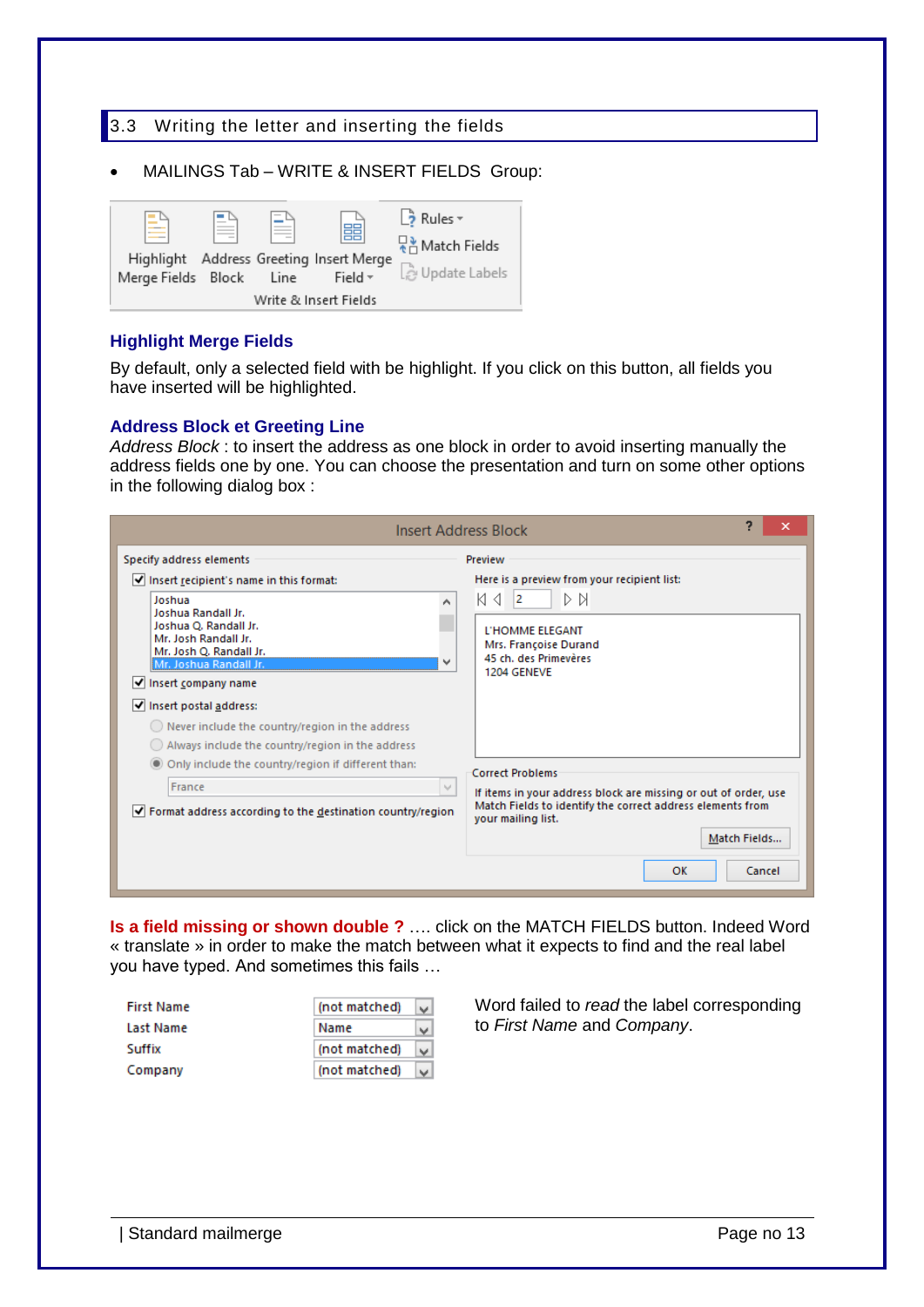When you click on OK, the following field will be inserted : «AddressBlock»

How to get back to this dialog box to modify something ? Right click the field and select the EDIT ADDRESS BLOCK option.

*Greeting Line :* Mr. Randall, Dear Mr Randall ? Here below the dialog box to make your choice :

| ×<br>Insert Greeting Line                                                                                                                        |
|--------------------------------------------------------------------------------------------------------------------------------------------------|
| Greeting line format:                                                                                                                            |
| <b>Cher</b><br>Mr. Randall<br>v.<br>v<br>$\checkmark$<br>z                                                                                       |
| Greeting line for invalid recipient names:                                                                                                       |
| Madame, Monsieur,<br>v                                                                                                                           |
| Preview                                                                                                                                          |
| Here is a preview from your recipient list:                                                                                                      |
| DИ<br>к≀⊲<br>2                                                                                                                                   |
| Chère Mrs. Françoise Durand,                                                                                                                     |
| <b>Correct Problems</b>                                                                                                                          |
| If items in your greeting line are missing or out of order, use Match Fields<br>to identify the correct address elements from your mailing list. |
| Match Fields                                                                                                                                     |
| Cancel<br>OK                                                                                                                                     |

**Anything missing ?** As for the previous dialog box : MATCH FIELDS button

When you exit the box, the following field will be inserted . «GreetingLine»

How to get back to this dialog box to modify something ? Right click the field and select the EDIT GREETING LINE option.

Note :

The field syntax (whether Address Blok or Greeting Line) is always the same, regardless of the language and regardless of the real name of the fields. Word recognizes them automatically.

Here after the syntax : **ADDRESSBLOCK \f-"<< COMPANY \left"** >><< TITLE0 ·>><< FIRST0 >><< LAST0 >><< SUFFIX0 >>\T << STREET1 ¶ >><< STREET2 ¶ >><<\_POSTAL\_>><<\_CITY\_>><<¶ \_COUNTRY\_>>"\I\4108\c-2\e-"Suisse"\d新

```
{\{ GREETINGLINE \t \f \"<<_BEFORE_\Dear>><<_TITLE0_>><<\_LAST0_>> <<_AFTER_\
,>>"-\I-4108-\e-"Mr.-or-Mrs." 翻
```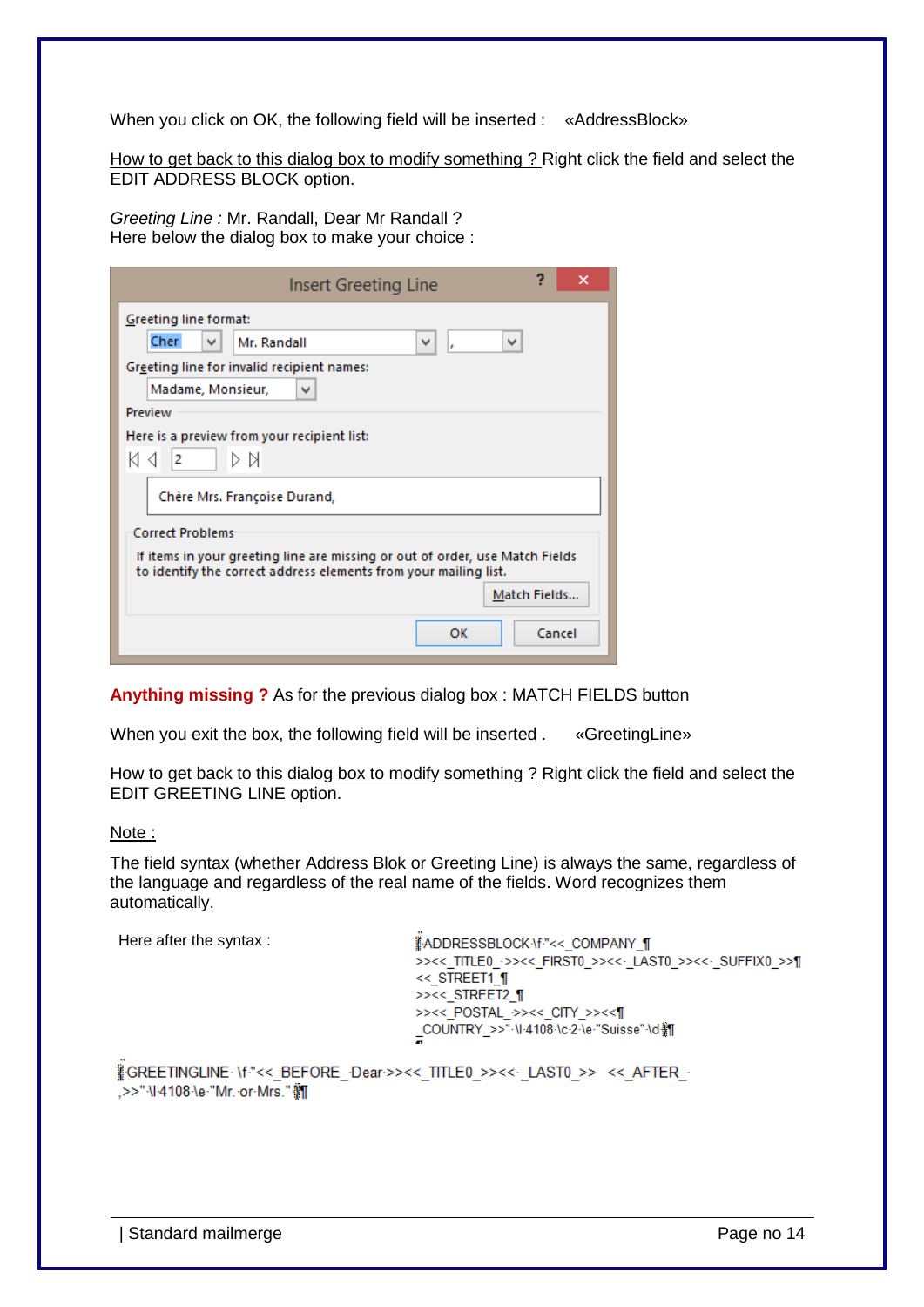As you notice and might agree, the syntax is not really « user-friendly ». To modify, better to proceed field by field.

If the « translation » fails, an address field can be missing. Simply click on the MATCH FIELD button (whether Address Block or Greeting Line) to help Word set back its links. Here below the dialog box that will be displayed .

# **Insert Merge Field**

<span id="page-16-0"></span>

| When you click on the triangle<br>located to the right of the<br>button (or on the lower part of<br>the button when fully<br>expanded)                            | $\frac{5}{2}$ Rules<br>謂<br>무임 Matc<br>Insert Merge<br>ြွှဲ Upda<br>Field *<br>Title<br>Name<br>Company<br><b>Address</b><br>City<br>PostalCode<br>NoClient | Select the field<br>It is inserted at the cursor<br>insertion point<br>Repeat as many times as<br>necessary |
|-------------------------------------------------------------------------------------------------------------------------------------------------------------------|-------------------------------------------------------------------------------------------------------------------------------------------------------------|-------------------------------------------------------------------------------------------------------------|
| Click on the upper part of the<br>button                                                                                                                          | <b>Insert Merge Field</b>                                                                                                                                   | 2<br>×                                                                                                      |
| You cannot insert a return or a<br>space between fields inside this<br>dialog box. But you may insert all<br>fields and then add returns and<br>spaces afterward. | Insert:<br>Address Fields<br>Fields:<br><b>Title</b><br>Name<br>Company<br>Address<br>City<br>PostalCode<br>NoClient<br>Match Fields                        | <b>O</b> Database Fields<br>Insert<br>Cancel                                                                |
| Previewing the result<br> 3.4                                                                                                                                     |                                                                                                                                                             |                                                                                                             |
| MAILINGS Tab - PREVIEW RESULTS Group                                                                                                                              |                                                                                                                                                             | к.<br>2<br>ы<br><b>CHECK</b><br>Find Recipient<br>Preview<br>Check for Errors<br>Results<br>Preview Results |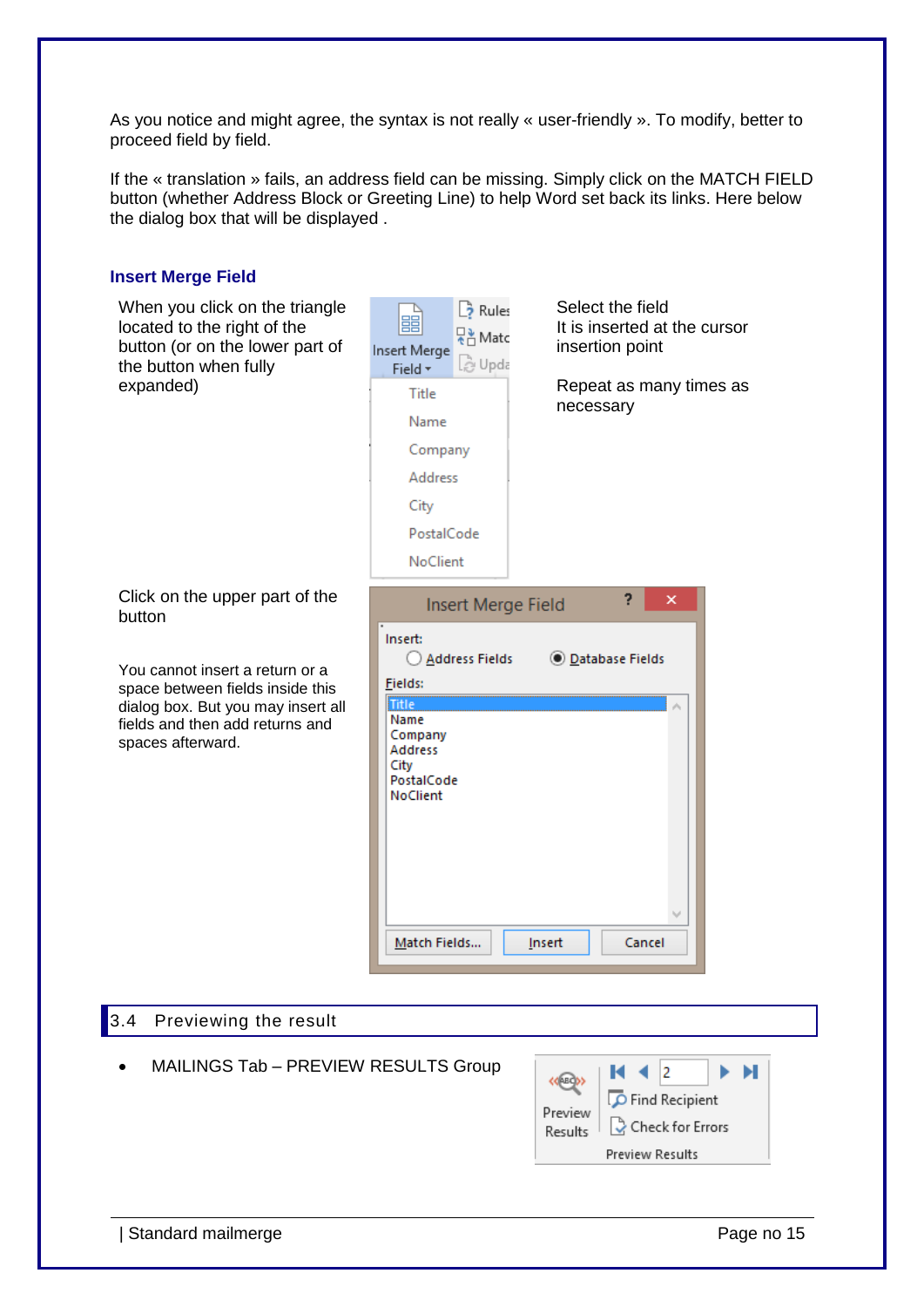**Loupe button** Fields are replaced with their values when you click on the loupe button

**Navigation** You may navigate from one entry to the other : *first record, previous record, number of a given record, next record, last record*

**Find Recipient**

| Dupont<br>Find:<br>Look in: $\circledcirc$ All fields<br>$\bigcirc$ This field: |        |
|---------------------------------------------------------------------------------|--------|
|                                                                                 |        |
|                                                                                 |        |
|                                                                                 |        |
| <b>Find Next</b>                                                                | Cancel |

Displays the matching entry (preview)

# **Auto Check for Errors**

Check if the main document and the list of recipients are technically « mergeable » A dialog box will prompt you to choose how this check should be run :

| <b>Checking and Reporting Errors</b>                                    |        |  |  |  |
|-------------------------------------------------------------------------|--------|--|--|--|
| (b) Simulate the merge and report errors in a new<br>document.          |        |  |  |  |
| Complete the merge, pausing to report each<br>error as it occurs.       |        |  |  |  |
| Complete the merge without pausing. Report<br>errors in a new document. |        |  |  |  |
| ОΚ                                                                      | Cancel |  |  |  |

# <span id="page-17-0"></span>3.5 Finishing and Merging

| MAILINGS Tab - FINISH Group      |  |                           |                                                                                                                                                        |  |
|----------------------------------|--|---------------------------|--------------------------------------------------------------------------------------------------------------------------------------------------------|--|
|                                  |  | Finish &<br>Merge $\tau$  | Fusion et publipostage<br>au format Adobe PDF                                                                                                          |  |
|                                  |  | Edit Individual Documents |                                                                                                                                                        |  |
|                                  |  | ŧ.                        | Print Documents                                                                                                                                        |  |
|                                  |  |                           | Send Email Messages                                                                                                                                    |  |
| <b>Edit Individual Documents</b> |  |                           | The merge generate a document where each entry<br>appears on one page, separated with a section break. You<br>can discard or save this final document. |  |
| <b>Print Documents</b>           |  |                           | The merge is sent directly to the printer.                                                                                                             |  |
|                                  |  |                           |                                                                                                                                                        |  |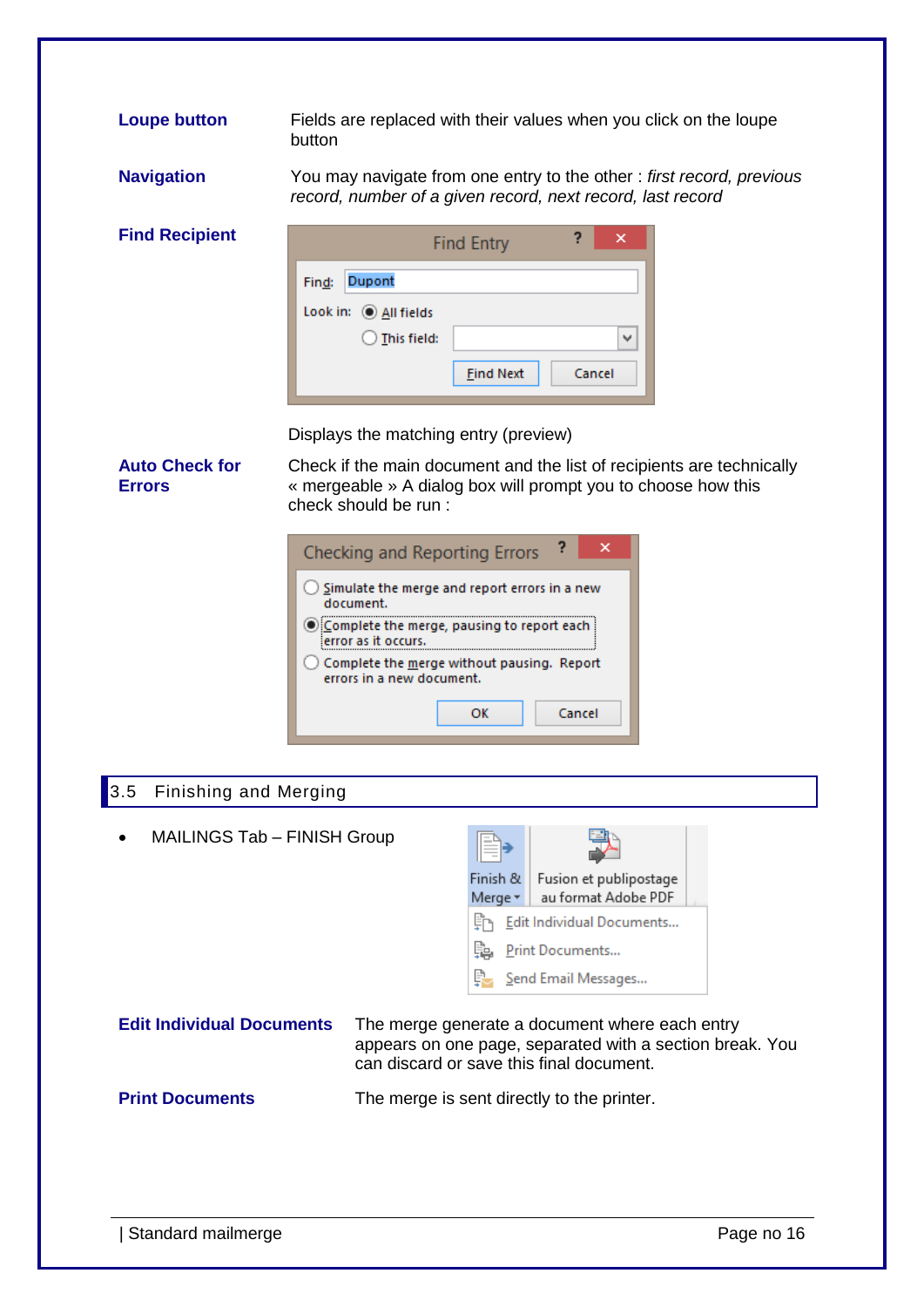**Send E-mail Messages** You can set right from the beginning that the mailmerge will be electronic or you can set so when actually merging. Simply check that the e-mail address field can be found in the data file.

> *Word automatically displays the document into the web view. But this has no incidence on Word commands : work as usual.*

The following dialog box will be displayed :

|                  | Merge to E-mail |        |   |
|------------------|-----------------|--------|---|
| Message options  |                 |        |   |
| To:              | <b>Imail</b>    |        |   |
| Subject line:    |                 |        |   |
| Mail format:     | <b>HTML</b>     |        | w |
| Send records     |                 |        |   |
| $\odot$ All      |                 |        |   |
| ◯ Current record |                 |        |   |
| $\bigcirc$ Erom: | To:             |        |   |
|                  | OK              | Cancel |   |

### **Caution : no confirmation, the messages are instantly created AND SENT**

 Thinking of sending a form (that people could send back to you) ? The Word document should therefore contain form controls … Bad news : Outlook messages do not support form controls whatever their type (content controls, field codes, ActiveX controls). If you need to work with such controls, you should rather create a Word document that you will attach to an Outlook message.

## <span id="page-18-0"></span>3.6 Opening a main document later on

When you open the document, here below the dialog box :

| ×<br>Microsoft Word                                                                                                                                                                             |
|-------------------------------------------------------------------------------------------------------------------------------------------------------------------------------------------------|
| Opening this document will run the following SQL command:<br>SELECT * FROM "Adresses-1\$"<br>Data from your database will be placed in the document. Do you want to continue?<br>Show Help $>>$ |
| ,,,,,,,,,,,,,,,,,,,,,,,,,,,,<br>Yes                                                                                                                                                             |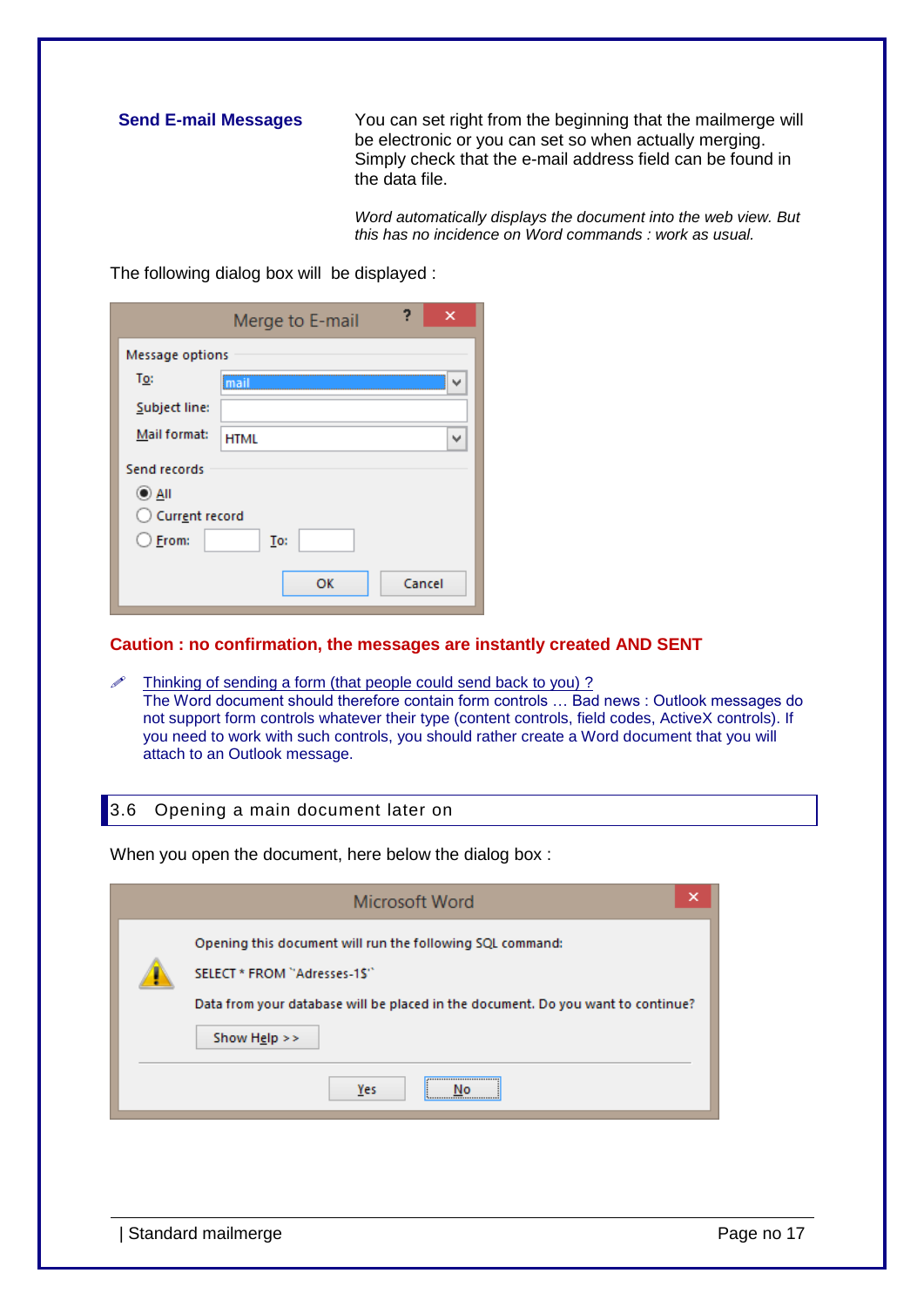In plain words, the mail merge detects that a data file is linked to the current document and you are prompted to confirm this link.

**YES** The link is confirmed – the data are updated in case there have been modifications done to the source file outside the merge process.

<span id="page-19-0"></span> $\mathscr I$  The box also tells you if filter criteria have been set on the list of recipients.

3.7 When fields between the main document and the data file do not match

When you create the data file and the main document together, there is usually no problem of field matching. You type the letter, insert the field codes and everything matches nicely.

But if you try to attach an existing data file to another existing main document, then it is highly possible that the fields will not match completely. *Classical examples . you link an existing Word main document to an Excel data file whose fields are slightly different or you use Outlook contacts.*

Simply ask to match the fields. We saw how in the chapter about the Address Block and the Greeting Line. Reminder :

MAILINGS Tab – WRITE & INSERT FIELDS Group – Button :

Here below the box :

|                               | Match Fields                                                                                                                                                                                                                                 |               | ×      |
|-------------------------------|----------------------------------------------------------------------------------------------------------------------------------------------------------------------------------------------------------------------------------------------|---------------|--------|
| «Title» «Name»¶<br>«Société»¶ | In order to use special features, Mail Merge needs to know<br>which fields in your recipient list match to the required<br>fields. Use the drop-down list to select the appropriate<br>recipient list field for each address field component |               |        |
| «Address»¶                    | Unique Identifier                                                                                                                                                                                                                            | (not matched) | ́<br>v |
| «PostalCode» «City»¶l         | <b>Courtesy Title</b>                                                                                                                                                                                                                        | Title         | v      |
|                               | <b>First Name</b>                                                                                                                                                                                                                            | (not matched) | v      |
|                               | <b>Middle Name</b>                                                                                                                                                                                                                           | (not matched) | v      |
|                               | <b>Last Name</b>                                                                                                                                                                                                                             | Name          | v      |
|                               | Suffix                                                                                                                                                                                                                                       | (not matched) | v      |
|                               | Nickname                                                                                                                                                                                                                                     | (not matched) | v      |
|                               | <b>Job Title</b>                                                                                                                                                                                                                             | (not matched) | v      |
|                               | Company                                                                                                                                                                                                                                      | (not matched) | v      |
|                               | Address 1                                                                                                                                                                                                                                    | Address       | v      |
|                               | Address 2                                                                                                                                                                                                                                    | (not matched) | v      |
|                               | F:4                                                                                                                                                                                                                                          | 74.7          |        |

**NO** The link is broken – the document is no longer a mail merge main document.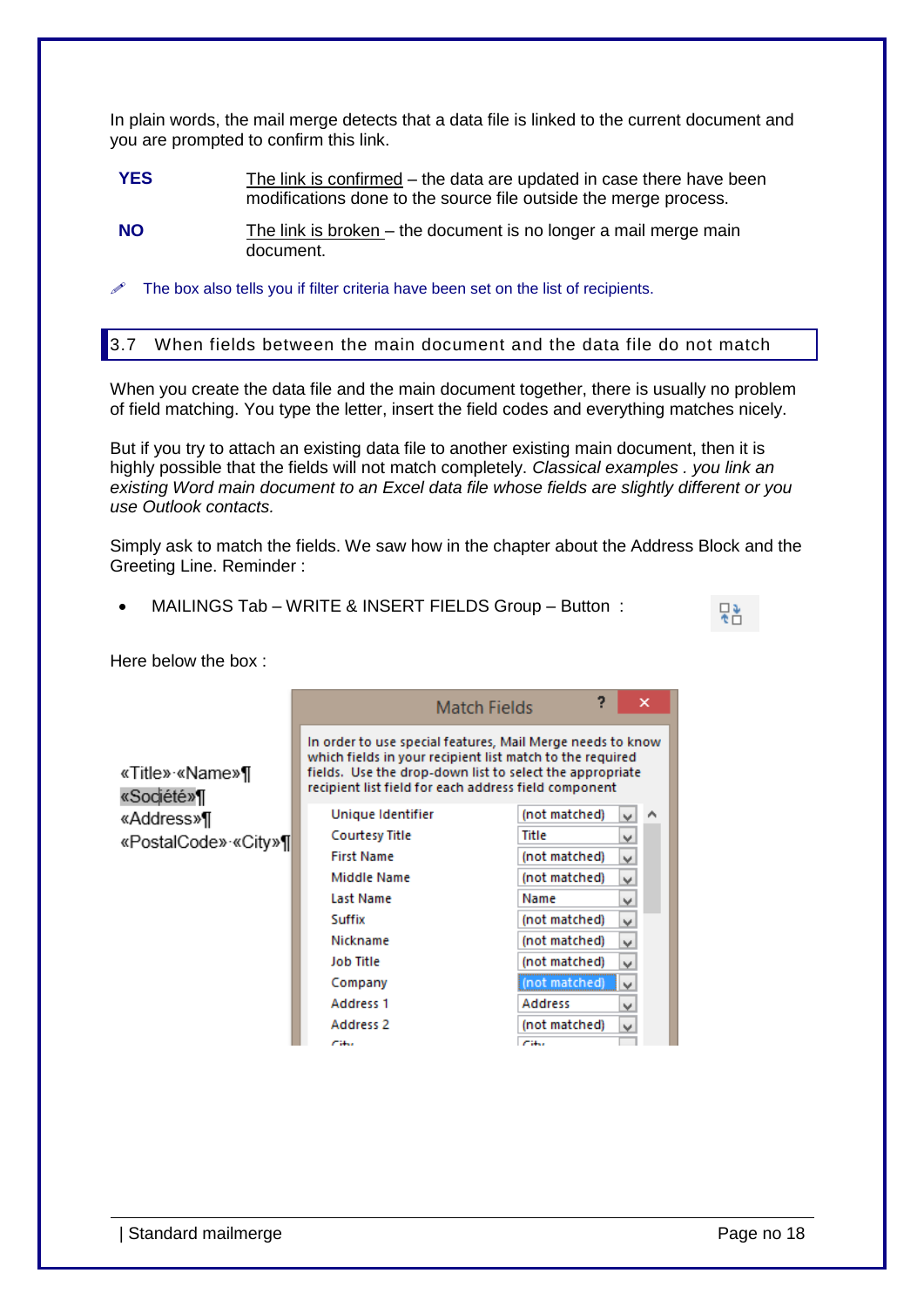The main document shows a field name *Société (a translation problem).* Word can't find the match as it expects *Company*. Display the drop-down list of fields and select the correct matching field from the data file.

If you do not notice that a field has no match, Word will inform you when click on the LOUPE button (PREVIEW RESULTS). Indeed, whether it is missing on one side or on the other, the following dialog box will prompt you for an action :

| Invalid Merge Field                                                                         | כי                     | ×            |
|---------------------------------------------------------------------------------------------|------------------------|--------------|
| This merge field is used in the main document,<br>but it does not exist in the data source. | Company                |              |
| You can remove the invalid merge field from<br>the main document.                           | <b>Remove Field</b>    |              |
| Or, you can replace it with a valid merge                                                   | Fields in data source: |              |
| field from the data source.                                                                 | Title                  | $\checkmark$ |
| Sample data:                                                                                | Title<br>Name          |              |
| Mr                                                                                          | Société                |              |
|                                                                                             | Address                |              |
|                                                                                             | City<br>PostalCode     |              |

A field that is in the Main Document but not in the Data File : get the match from the list or click on the REMOVE FIELD button.

True to say, Word is quite good at retrieving labels even though you may have used other labels …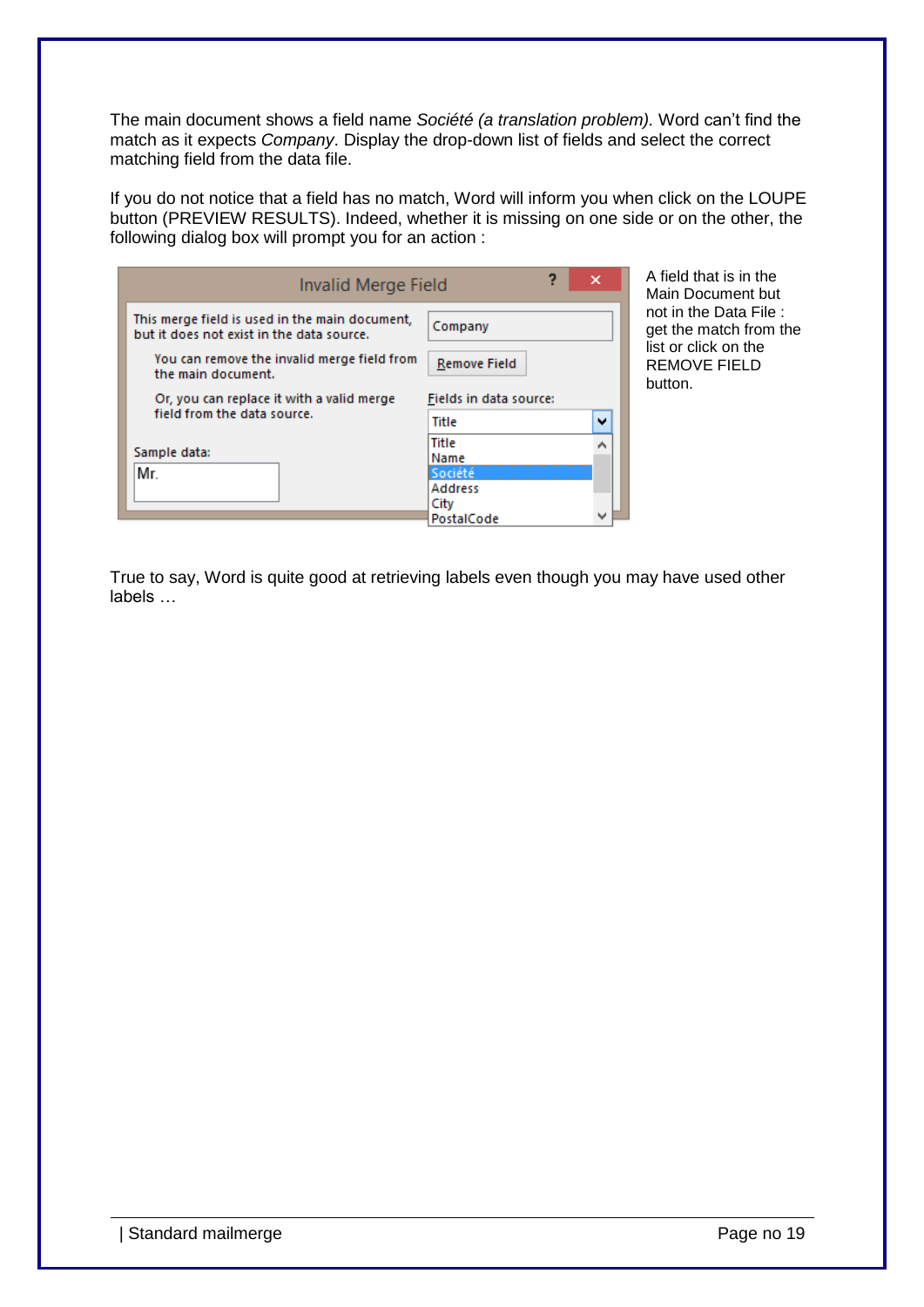# <span id="page-21-0"></span>3.8 Mail merge example

The fields have been toggled to codes with ALT + F9 **MAIN DOCUMENT**

Address block and greeting line have been used



Geneva, 26th December 2013

# Ref **: { MERGEFIELD ClientNr }**

**{ GREETINGLINE \f "<<\_BEFORE\_ Dear >><<\_TITLE0\_>><< \_LAST0\_>> <<\_AFTER\_ ,>>" \l 4108 \e "Mr. or Mrs."}**

This year is nearly over. We wish to thank all our clients for their support and we assure you that we shall always make our best to deserve your satisfaction.

Please find enclosed our new catalog for the year 2014. As you will notice, there are a lot of interesting new features : new products, new shops and so on.

\_\_\_\_\_\_\_\_\_\_\_\_\_\_\_\_\_\_\_\_\_\_\_\_\_\_\_\_\_\_\_\_\_\_\_\_\_\_\_\_\_

Yours faithfully,

Marketing Department Luciana Pellati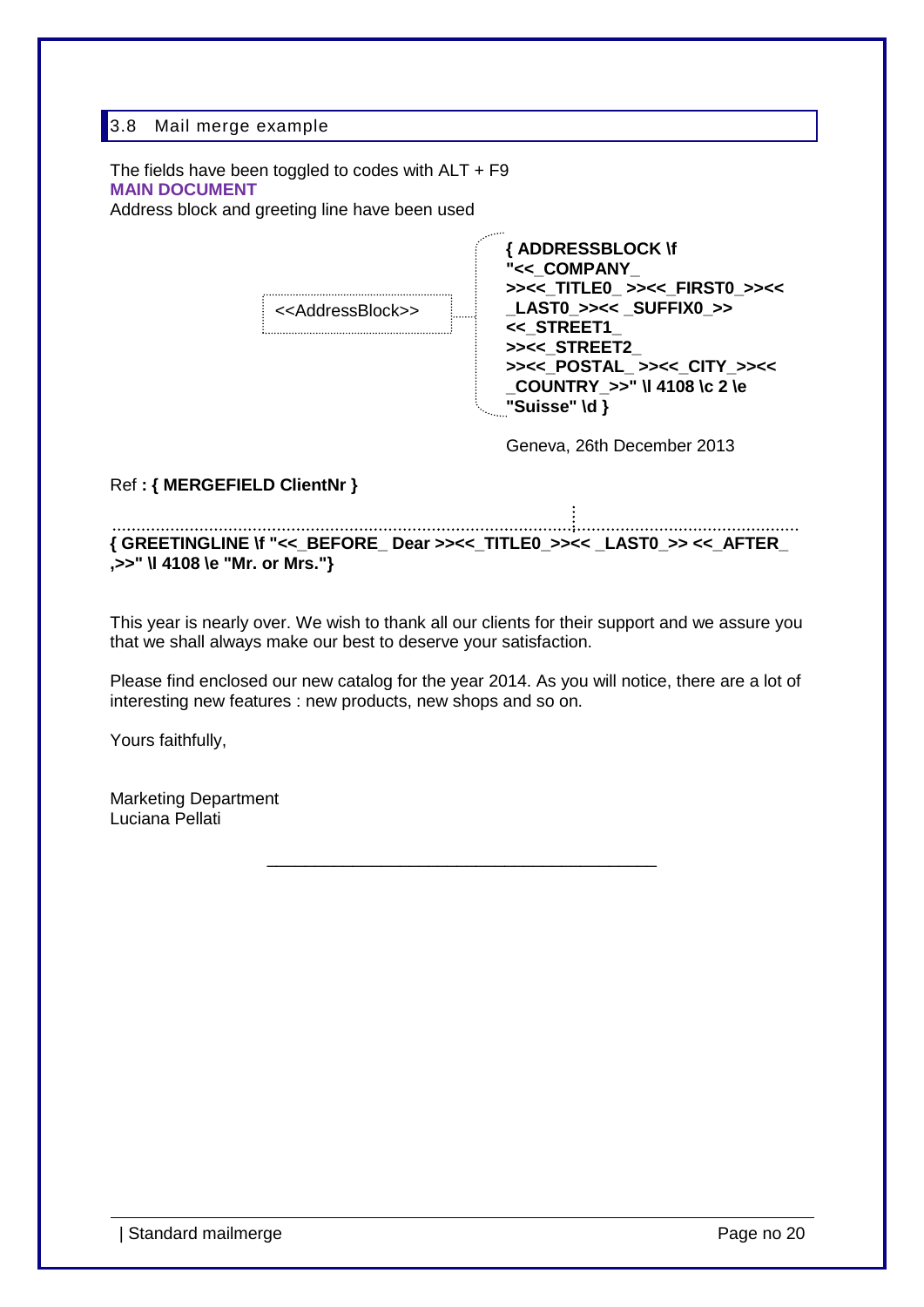# <span id="page-22-0"></span>4 Creating the envelopes or labels that are part of a mail merge

Creating the envelopes or the labels corresponds to going through a second mail merge. The envelope or the label becomes the main document, linked to the same data file. We will develop how to create labels (creating envelopes is similar).

# <span id="page-22-1"></span>4.1 Creating the labels

- Start the mail merge from a blank document
- MAILINGS Tab START MAIL MERGE Group START MAIL MERGE Button LABELS Option

|                                                                                                                                                                                                        | ?<br>×<br><b>Label Options</b>            |  |
|--------------------------------------------------------------------------------------------------------------------------------------------------------------------------------------------------------|-------------------------------------------|--|
| <b>Printer information</b><br>◯ Continuous-feed printers<br>(C) Page printers<br>Tray:                                                                                                                 | Default tray (Sélection automatique)<br>v |  |
| Label information<br>Avery Zweckform<br>Label vendors:<br>Find updates on Office.com                                                                                                                   | v                                         |  |
| Label information<br>Product number:<br>3490<br>Address Label<br>$\sim$<br>Type:<br>3650<br>Height:<br>6.77 cm<br>3657<br>Width:<br>9.7 cm<br>3658<br>Page size: 21 cm × 29.69 cm<br>3659<br>v<br>3660 |                                           |  |
| Details<br>New Label<br>Delete                                                                                                                                                                         | Cancel<br><b>OK</b>                       |  |

• Select the label vendor that corresponds to your labels.

If there isn't any, choose the nearest one and modify it clicking on the DETAILS button. And if your labels are really custom, click on the NEW LABEL button and indicate all the necessary measures.

- The document is automatically formatted and will display a table where each cell has been sized at the label measures.
- Select the data file to be linked to the mail document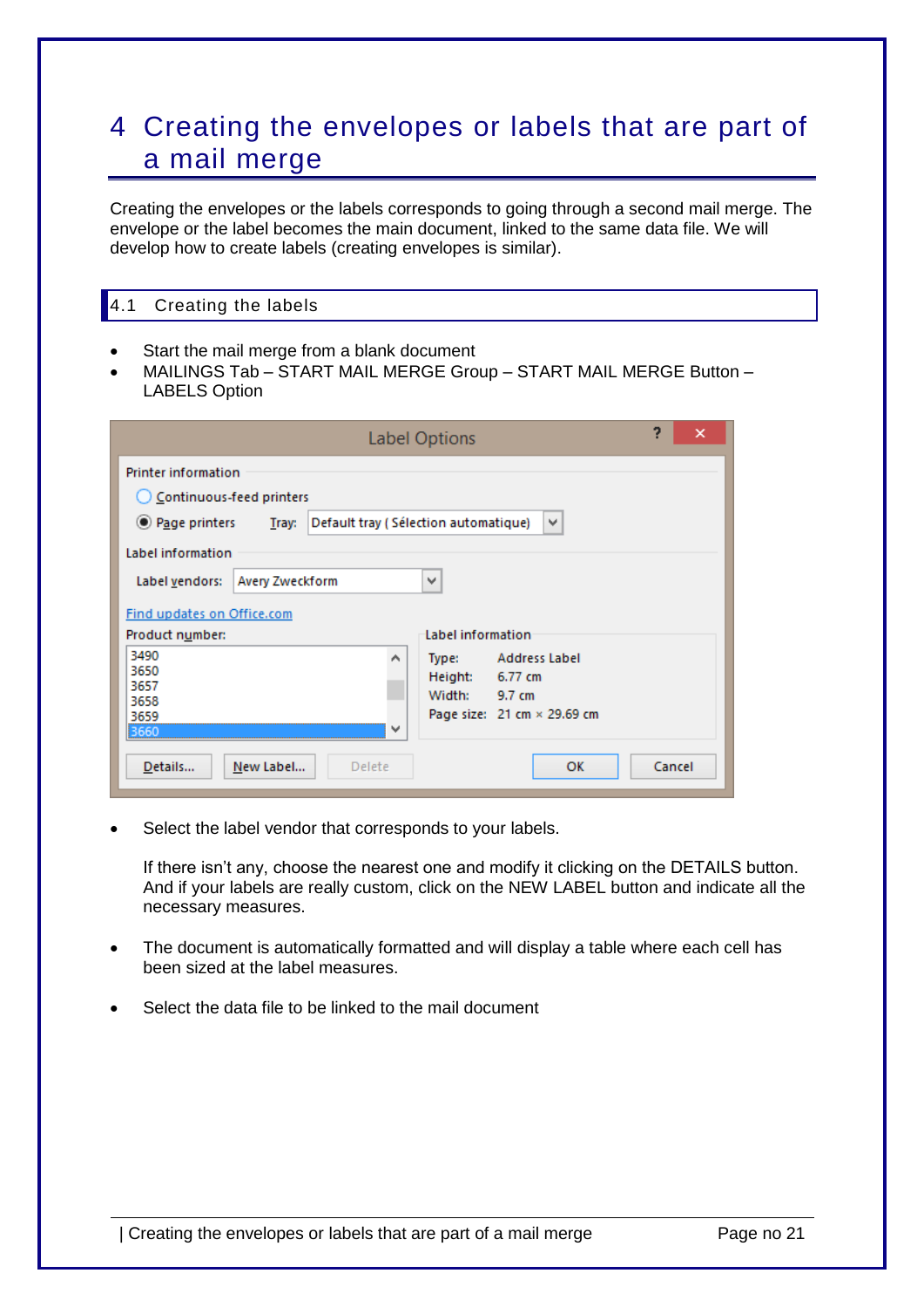Word automatically adds the field << Next Record>> at the top of the cells (except the first one).

*This field code guarantees that when merging, Word will fill the page of labels and not separate each cell with a page.*

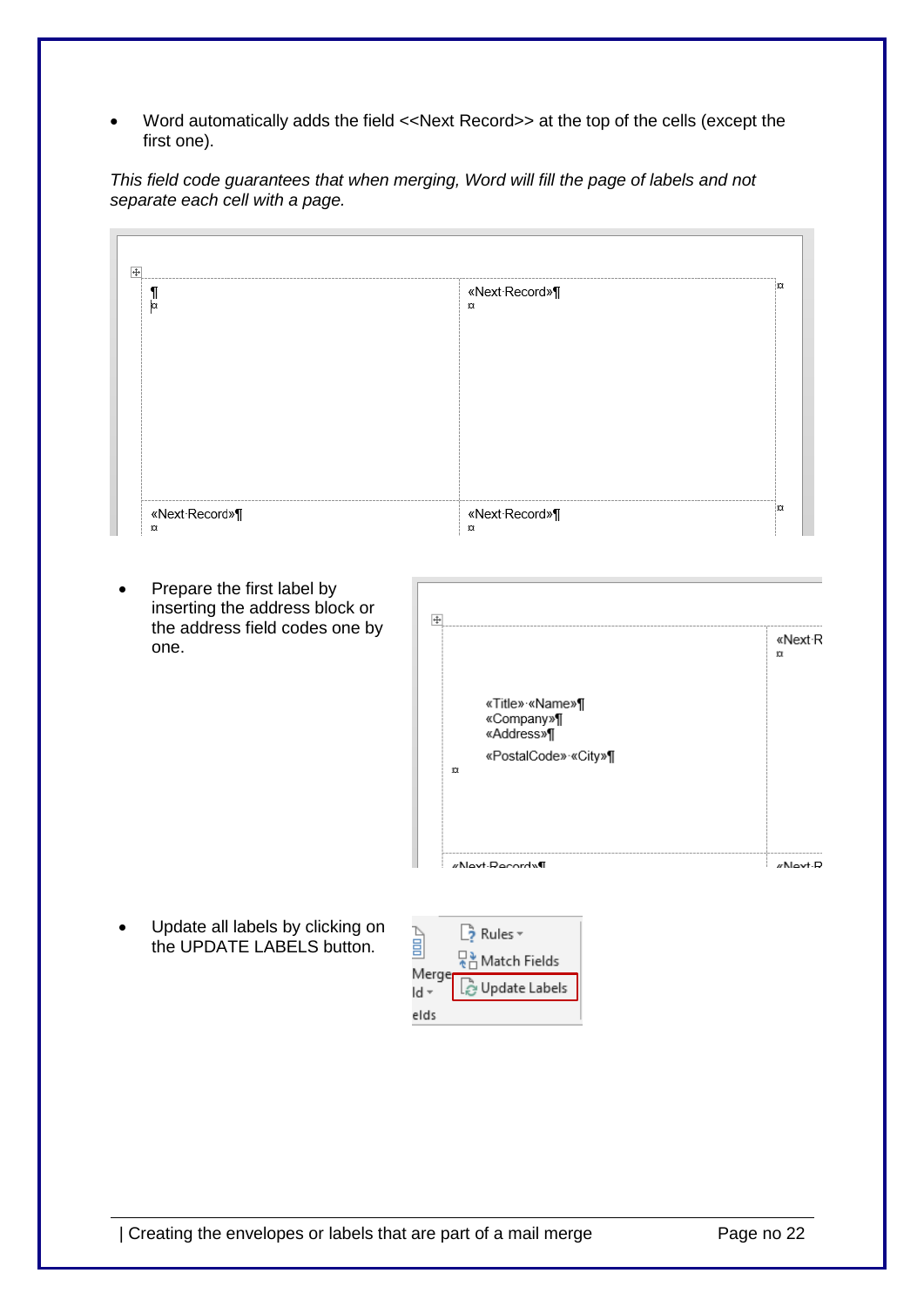| The document is<br>$\bullet$<br>updated | 再                                                                                                 |                                                                                               |
|-----------------------------------------|---------------------------------------------------------------------------------------------------|-----------------------------------------------------------------------------------------------|
|                                         | «Title» «Name»¶<br>«Company»¶<br>«Address»¶<br>«PostalCode» «City»¶<br>$\alpha$                   | «Next Record» «Title» «Name»¶<br>«Company»¶<br>«Address»¶<br>«PostalCode» «City»¶<br>$\alpha$ |
|                                         | «Next Record» «Title» «Name»¶<br>«Company»<br>«Address»<br>$\sim$ 1.25 $\sim$ 1.<br>$\sim$<br>~ - | «Next Record» «Title» «Name»¶<br>«Company»<br>«Address»¶<br><b>PER 1999</b><br>--             |

 The rest of the merge is as usual. When you are ready : preview the result and if it is satisfactory print the labels.

<span id="page-24-0"></span>4.2 Question : is it possible to use an existing document even though the labels are different (number of labels on the page, measures …)

Yes but when you will select a new type of labels in the *Label Vendors* list, Word will inform you that the document content will be removed. But the data file will remain linked to the document. Click on the EDIT RECIPIENT LIST button and the document will display all the <<Next Record>> fields. Then build your first label as usual.

<span id="page-24-1"></span>4.3 Question : is it possible to use a *standard* document that contains a table where each cell has the label size?

At first it seems possible but you will encounter many problems because Word does not recognize the document as being a *merge document.* The problems will be the following :

- You start the merge and choose to create *Labels*  Word prompts you to select the type of labels If you have chosen this standard document, the reason is certainly because the cells (labels) have special measures. You don't want Word to remove the table .... you are embarrassed .... You cancel
- $\Theta$  You try to link the data file to your standard document It is possible The only snag : the <<Next Record>> field is not automatically added into the cells and you will have to insert it manually with the RULES button (just above the UPDATE LABELS button) The UPDATE LABELS button is not available : you must copy manually the first set of fields codes into each cell of the table.

Conclusion : possible but with restrictions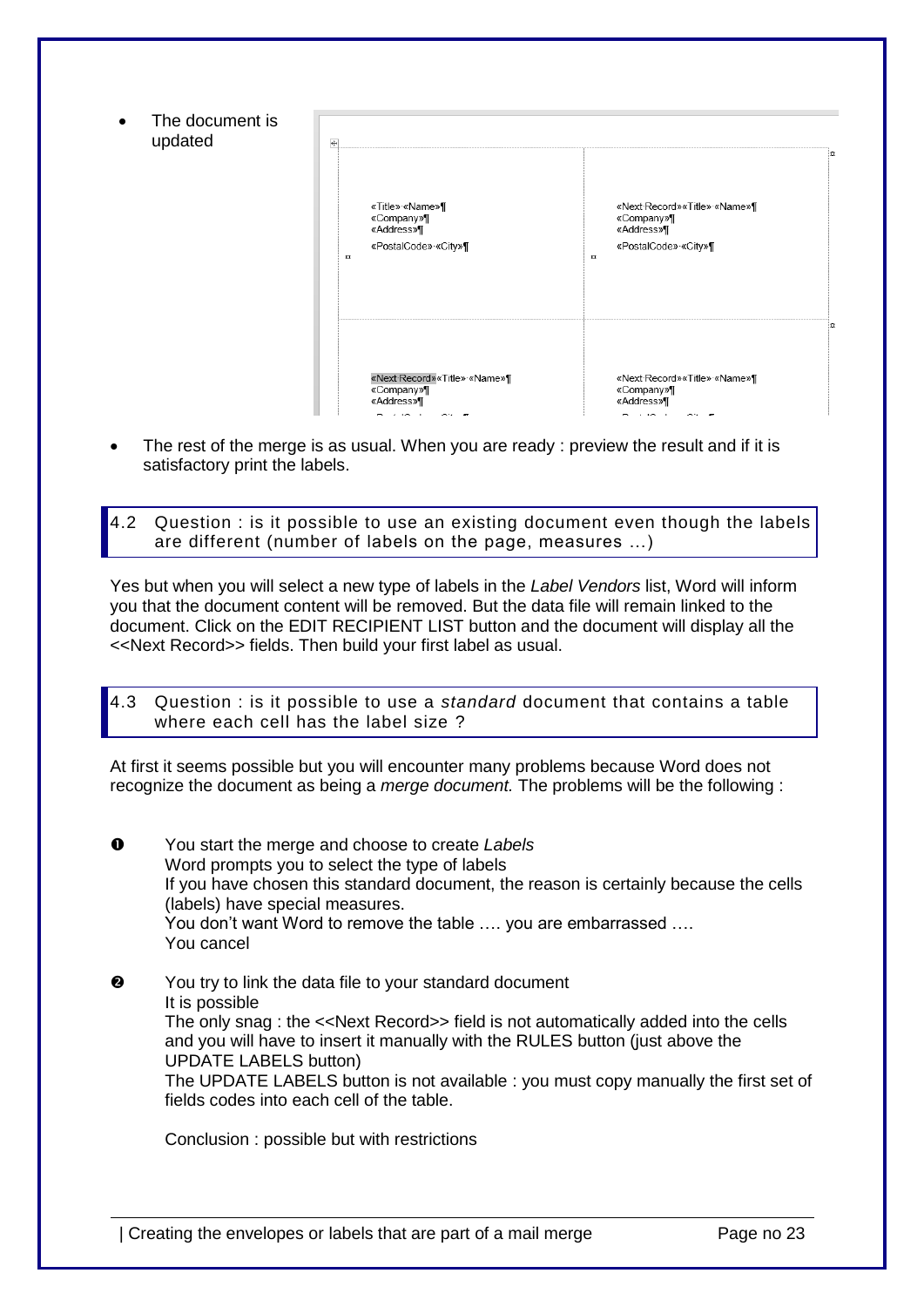# <span id="page-25-0"></span>5 Adding rules

|                                                                         | MAILINGS Tab - WRITE & INSERT FIELDS<br>Group-RULES Button | 晶<br>Ξ                     | $\frac{5}{2}$ Rules $\star$<br><b>CABCD</b> |
|-------------------------------------------------------------------------|------------------------------------------------------------|----------------------------|---------------------------------------------|
|                                                                         |                                                            | ting Insert Merge          | Ask                                         |
|                                                                         |                                                            | Field $\overline{ }$<br>۱e | Fill-in                                     |
| $\bullet^*$                                                             | The HIGHLIGHT MERGE FIELDS button has no                   | & Insert Fields            | IfThenElse                                  |
| effect of those fields. They will show a shading<br>only when selected. | E<br>$\overline{\phantom{a}}$<br>                          | Merge Record #             |                                             |
|                                                                         |                                                            | $+7 + 1 + 8 + 1 +$         | Merge Seguence #                            |
|                                                                         |                                                            |                            | Next Record                                 |
|                                                                         |                                                            |                            | Next Record If                              |
|                                                                         |                                                            | ---------------            | Set Bookmark                                |
|                                                                         |                                                            |                            | Skip Record If                              |
|                                                                         |                                                            |                            |                                             |

<span id="page-25-1"></span>

|  | 5.1 If  Then  Else |
|--|--------------------|
|  |                    |

A given text will be inserted if the condition is met. Here below an example :

|                             |   | Insert Word Field: IF |   |             | $\overline{P}$ | ×                        |
|-----------------------------|---|-----------------------|---|-------------|----------------|--------------------------|
| IF                          |   |                       |   |             |                |                          |
| Field name:                 |   | Comparison:           |   | Compare to: |                |                          |
| Title                       | ٧ | Equal to              | v | Mr.         |                |                          |
| Insert this text:           |   |                       |   |             |                |                          |
| Dear Sir,                   |   |                       |   |             |                | ۸                        |
|                             |   |                       |   |             |                |                          |
|                             |   |                       |   |             |                | v                        |
| Otherwise insert this text: |   |                       |   |             |                |                          |
| Dear Madam,                 |   |                       |   |             |                | ۸                        |
|                             |   |                       |   |             |                | $\overline{\phantom{a}}$ |
|                             |   |                       |   |             |                |                          |
|                             |   |                       |   | OK          | Cancel         |                          |

*i* Comma inside the IF or after the code°? Up to you but it will be either one or the other, or you'll end with two commas ...

# Syntax of the field code

{ IF {MERGEFIELD Title } = "Mr." "Dear Sir," "Dear Madam," }. If the field Title is equal to Mr. then insert Dear Sir, else insert Dear Madam,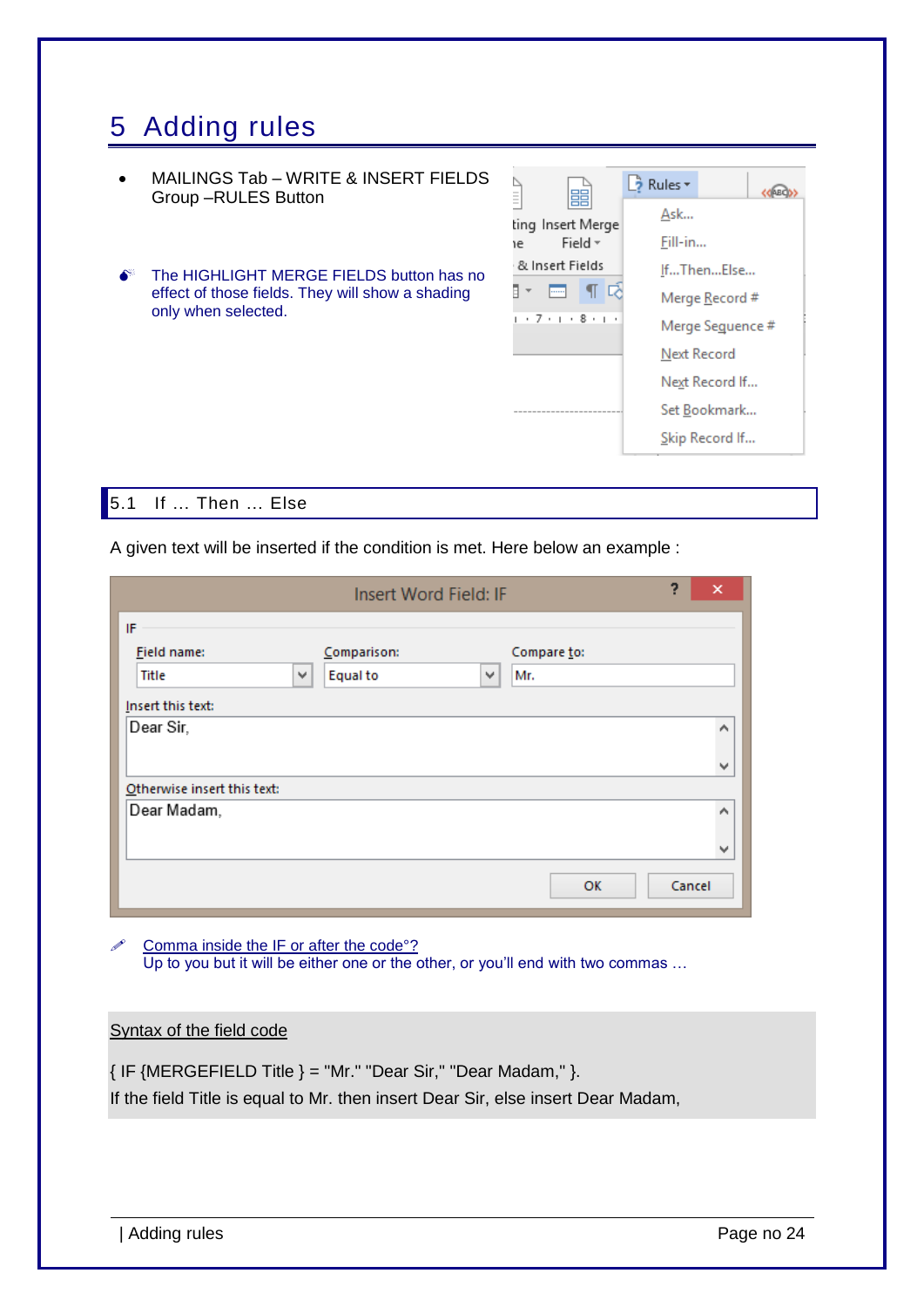*Or … insert a given text according to a condition set in the main document*

{ IF { MERGEFIELD City } = "Geneva" "A demonstration of our new product will take place at the PLACETTE SHOP on December 7<sup>th</sup>, 2009" ""}

Insert a text if recipient lives in Geneva and nothing if he/she doesn't

\* Special in French : *to get a : Cher Monsieur, Chère Madame,*

*{ IF { MERGEFIELD Titre } = "Monsieur" "Cher" "Chère" } { MERGFIELD Titre } If the field Titre is equal to Monsieur then insert Cher, else insert Chère, then add the Titre*

## <span id="page-26-0"></span>5.2 Fill-in

A dialog box is generated to let the user type the required text.

| Insert Word Field: Fill-in |
|----------------------------|
| Prompt:                    |
| Indicate your dpt          |
| Default fill-in text:      |
| <b>Human Resources</b>     |
| Cancel<br>ОΚ<br>Ask once   |

*Prompt* What are you supposed to type ? Typing instructions

*Default fill-in text* Default text. It will be pre-selected. Leave it as such or type over it.

*Ask once* The question is only asked for the first record. It is then applied to all the other records.

### Syntaxe du champ

{ FILLIN "Indicate your dpt" \d "Human Resources" \o }

The \d and \o (the letter and not the digit) *switches* respectively set a default proposition and the fact that the dialog box will be displayed once only for the merge.

Here below the dialog box :

In grey : the prompt

Pre-selected : the default text

|                                             | Microsoft Word | x      |
|---------------------------------------------|----------------|--------|
| Indicate your dpt<br><b>Human Resources</b> |                |        |
|                                             | OK             | Cancel |

 Pressing the ENTER key does not correspond to clicking on the OK button but it will insert a new line.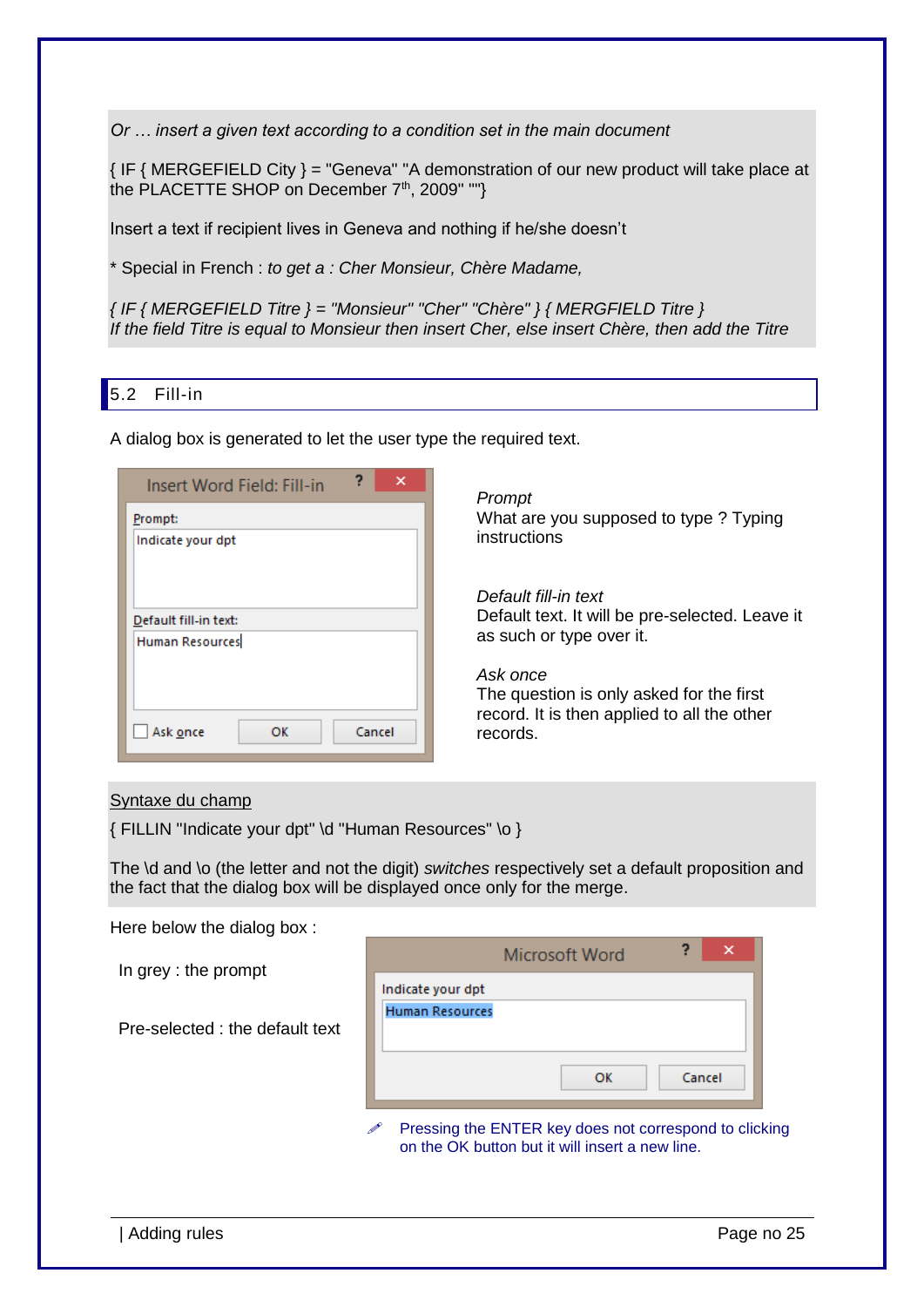**If no text has been typed, the field code is empty and will not appear in the document.** Type at least a letter (example an X) so that it will be displayed in the text. The SHIFT  $+ F9$ combination will show at least the code. This box is displayed when merging and you can replace the X with the correct text**.**

## <span id="page-27-0"></span>5.3 Skip Record If

Any record matching the condition set is *skipped* during the merge process.

| 2<br>×<br>Insert Word Field: Skip Record If |
|---------------------------------------------|
| Field name:                                 |
| City                                        |
| Comparison:                                 |
| <b>Equal to</b><br>ш                        |
| Compare to:                                 |
| Lausanne                                    |
| OK<br>Cancel                                |

## Syntax of the field

{ SKIPIF{ MERGEFIELD City }= "Lausanne" }.

 $\bullet$  The above field does not generate a text. Therefore it is hidden when previewing the results.

Example : the main document is linked to a data file of more than 1500 records. Impossible to set one unique criteria to filter only the required recipients. So you insert a new column and fill the required cells with the criteria. It will then be easy to « skip » all records containing this special criteria.

# <span id="page-27-1"></span>5.4 Nested IFs

Ex *if 1 then, if 2 then, if 3 then …..* or *if 1 then, if 2 then, if three then …. else.*

Type either manually or insert through the dialog box of IF... THEN … ELSE (rules)

SHIFT + F9 only shows the code partially. To show ALL IFs : select the whole instruction and SHIFT + F9.



The box automatically generates the « else » part of the function. With a nested if, there is either no else case or only one. So make sure to remove them. Check that the cursor is placed just before the last brace to start a new IF.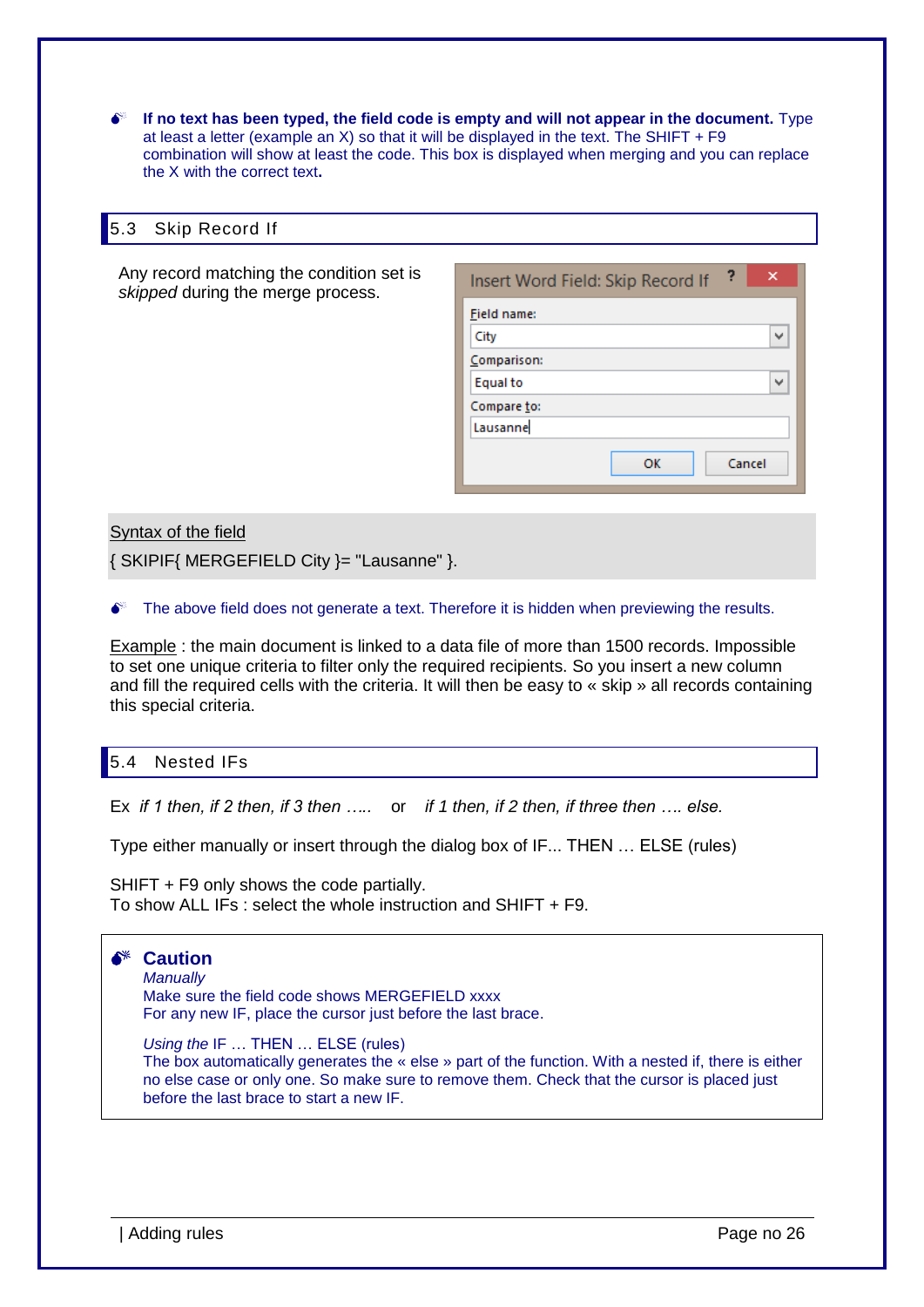## **The test needs more than 2 possibilities, of course …**

*Example 1*

```
{ MERGEFIELD Title } { MERGEFIELD Name }
{ MERGEFIELD Address }
{ MERGEFIELD City }
```
 ${I.F}$  MERGEFIELD Title } = "Mr." "Dear Sir"  ${I.F}$  (MERGEFIELD Title } = "Mrs." "Dear Madam" { IF { MERGEFIELD Title } = "Miss" "Dear Mademoiselle" } } },

# *Example 2*

A demonstration of our new product will take place on  $\{IF\}$  MERGEFIELD City  $\}$  =" Geneva" "December 4h, 2013 on the Place Fusterie"  $\{IF\}$  MERGEFIELD City  $\}$  = "Lausanne" "December 5th, 2013 on the Place Saint-François" { IF { MERGEFIELD City } = "Montreux" "December 6th, 2013 on the Place de la Gare" "You will be informed later on about the date and the location"  $\}$  }.

## <span id="page-28-0"></span>5.5 Ask

It is a rarely used field because users prefer the FILLIN field, fare more user-friendly. Here below the major differences between them :

| <b>Fillin</b> | For an information that varies for each record or each merge<br>Example : a special offer                                      |  |  |
|---------------|--------------------------------------------------------------------------------------------------------------------------------|--|--|
|               | If the information is set for the whole merge you can ask that the dialog box<br>will appear only once – for the first record. |  |  |
|               |                                                                                                                                |  |  |

**Ask** The information is memorized into the *REF field code*, that can be inserted at various places in the document and that can vary for each record or each merge.

> If the information is set for the whole merge you can ask that the dialog box will appear only once – for the first record.

# First insert the ASK field code

|             | Ð<br>×<br><b>Insert Word Field: Ask</b> |
|-------------|-----------------------------------------|
| Bookmark:   | Prompt:                                 |
| MonthReport | Which month for this report?            |
| ۸           | Default bookmark text:                  |
| w           | XХ                                      |
|             | Cancel                                  |
| k once:     | OK                                      |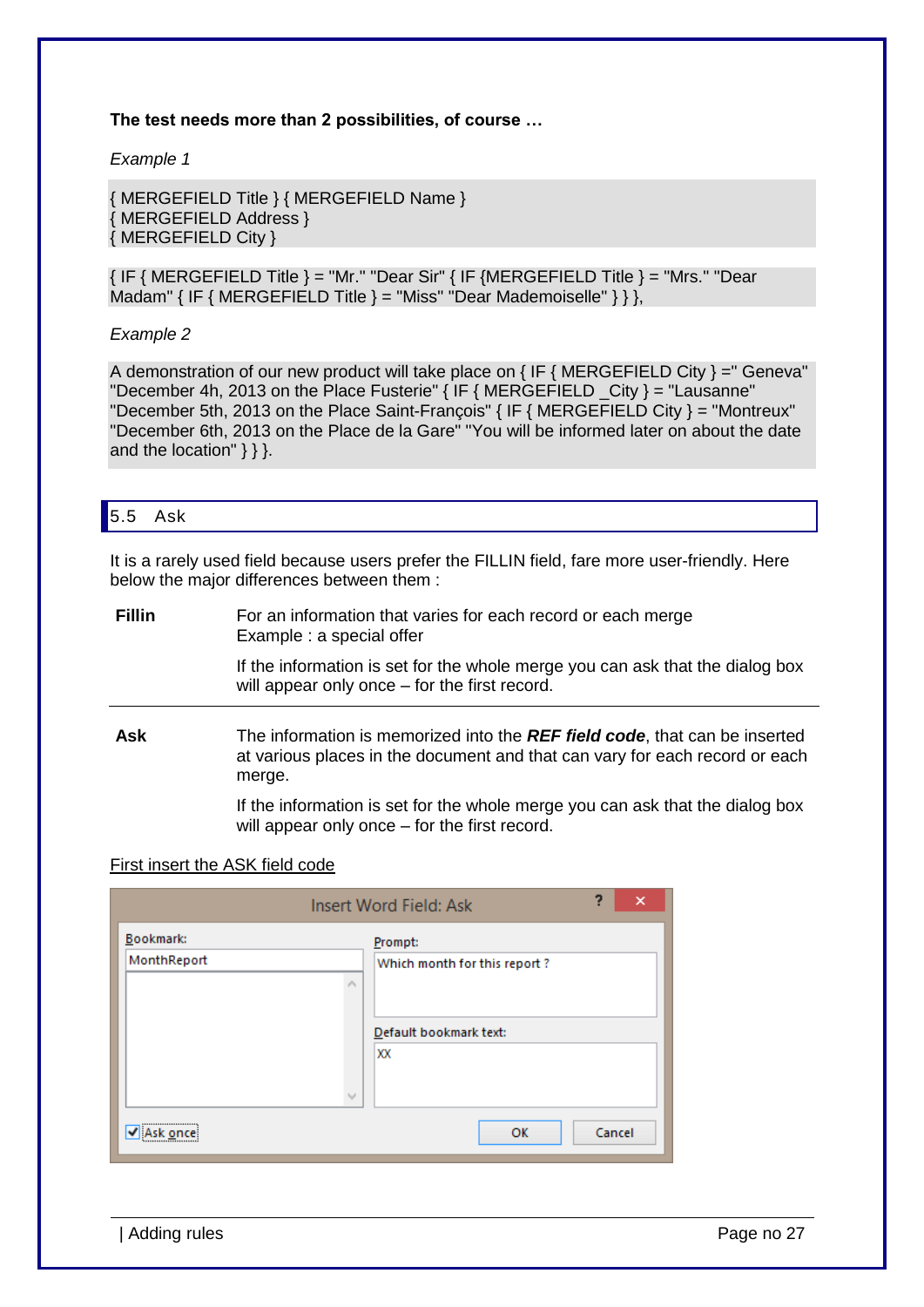| <b>Bookmark</b>                 | Give the name of the <i>bookmark</i> that will store the text.                                                                                                               |
|---------------------------------|------------------------------------------------------------------------------------------------------------------------------------------------------------------------------|
| <b>Prompt</b>                   | The question that will be asked and whose answer will be the text<br>stored in the bookmark.                                                                                 |
| <b>Default</b><br>bookmark text | The default answer or as in the above screen capture, some letters to<br>ensure that the bookmark is not empty and consequently its<br>reference in the document not hidden. |
| <b>Ask once</b>                 | Should the answer change for each record ? If not, check on the box<br>and the question will be ask once only.                                                               |

As soon as you validate, the following input box will be displayed :

| Microsoft Word               | ×      |
|------------------------------|--------|
| Which month for this report? |        |
|                              |        |
|                              |        |
| ОΚ                           | Cancel |
|                              |        |

 Pressing the ENTER key does not correspond to clicking on the OK button but it will insert a new line.

Type a real text or leave the XX, it makes no difference because the merge has not started yet.

For the time being the ASK code is invisible. But an ALT + F9 will display it.

### Then insert the bookmark reference

- Place cursor AFTER the ASK field
- Create an empty code by pressing simultaneously CTRL + F9
- Type REF in capital letters, a space then the name of the bookmark set in the ASK dialog box.
- The REF field is only a string of characters, not yet a code. Press F9 to validate the field code and display the prepared text (real or the XX letters)
- Copy this code everywhere needed.

When merging : the input dialog box will be displayed for you to type the final text. Validate. All REF will be replaced with your typing.

 If you check the document bookmarks ( INSERT Tab – LINKS Group – BOOKMARK Button) you can notice that the bookmark has indeed been created.

### Syntax of both fields :

{ ASK MonthReport "Which month for this report" \d "XX" \o }.

{ REF MonthReport }.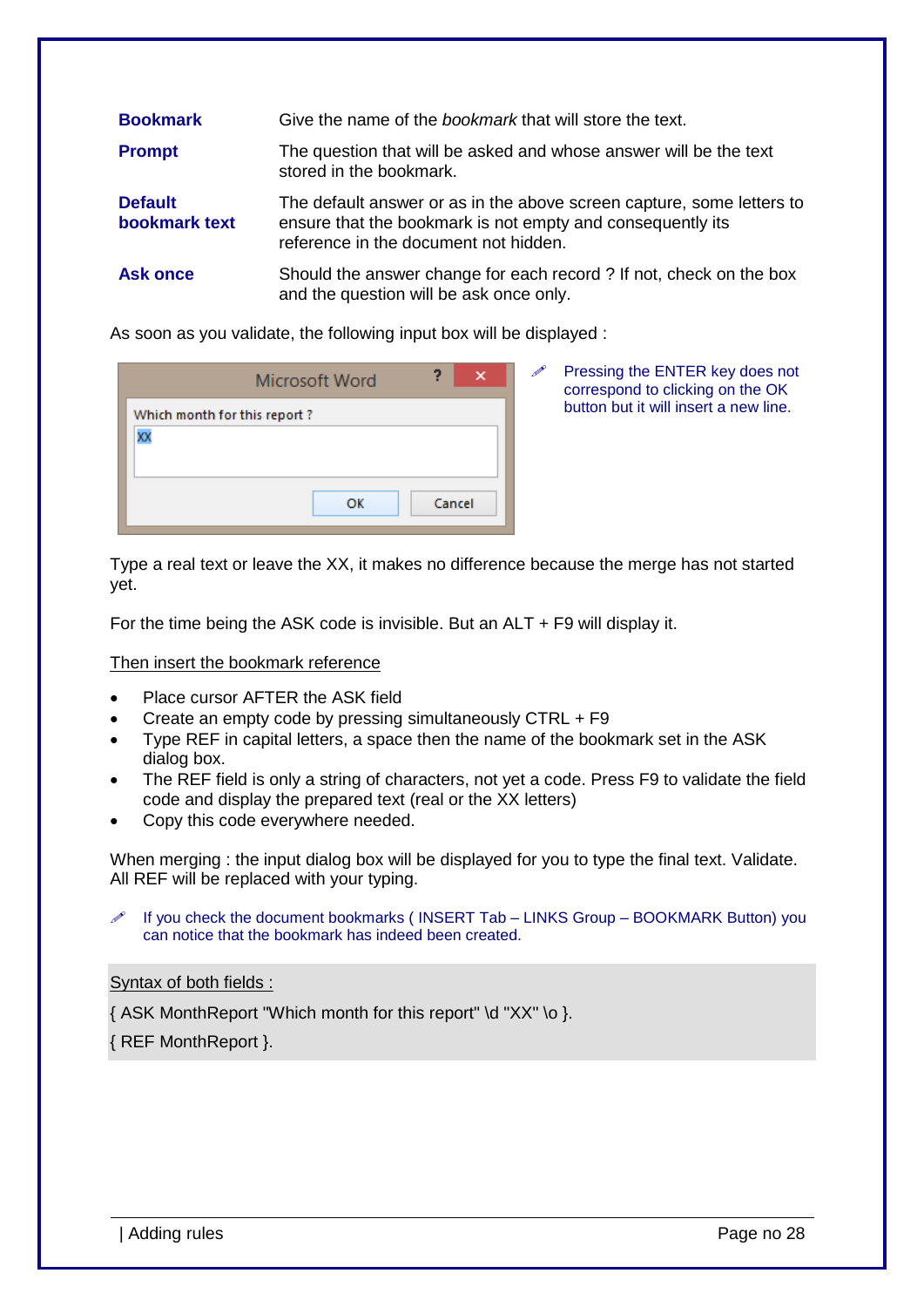<span id="page-30-0"></span>

| 5.6<br>Merge Record - Merge Sequence |                                                                                                                                                                                                          |  |  |  |  |  |  |
|--------------------------------------|----------------------------------------------------------------------------------------------------------------------------------------------------------------------------------------------------------|--|--|--|--|--|--|
| Merge Record                         | Returns the number of the record in the list of recipients.                                                                                                                                              |  |  |  |  |  |  |
| Syntax of the field                  | $\{MERGEREC\}$<br>< <merge #="" record="">&gt;</merge>                                                                                                                                                   |  |  |  |  |  |  |
| Merge Sequence                       | Returns the merge number. This number can be different<br>from the record number. Example : you run a merge for the<br>records 10 to 15. The record number will be 10 but the<br>merge number will be 1. |  |  |  |  |  |  |
| Syntax of the field                  | $\{MERGESEQ\}$<br>< <merge #="" sequence="">&gt;</merge>                                                                                                                                                 |  |  |  |  |  |  |

# <span id="page-30-1"></span>5.7 Next Record – Next Record If

Practically used exclusively with labels. *See the example on labels* Or to merge a main document that has been repeated twice on the same page.

NEXT RECORD : << Next Record>> that is the {NEXT} field

Merges the next record without inserting a page break (in other word without creating a "new document").

NEXT RECORD IF : << Next Record If >> That is the following field code NEXTIF {  $MERGEFIED Title$  } = "Miss" }

The previous label will be repeated unless the set condition is matched :

| Insert Word Field: Next Record If |    | 3 | ×            |
|-----------------------------------|----|---|--------------|
| Field name:                       |    |   |              |
| Title                             |    |   | v            |
| Comparison:                       |    |   |              |
| Equal to                          |    |   | $\checkmark$ |
| Compare to:                       |    |   |              |
| Miss                              |    |   |              |
|                                   | ок |   | Cancel       |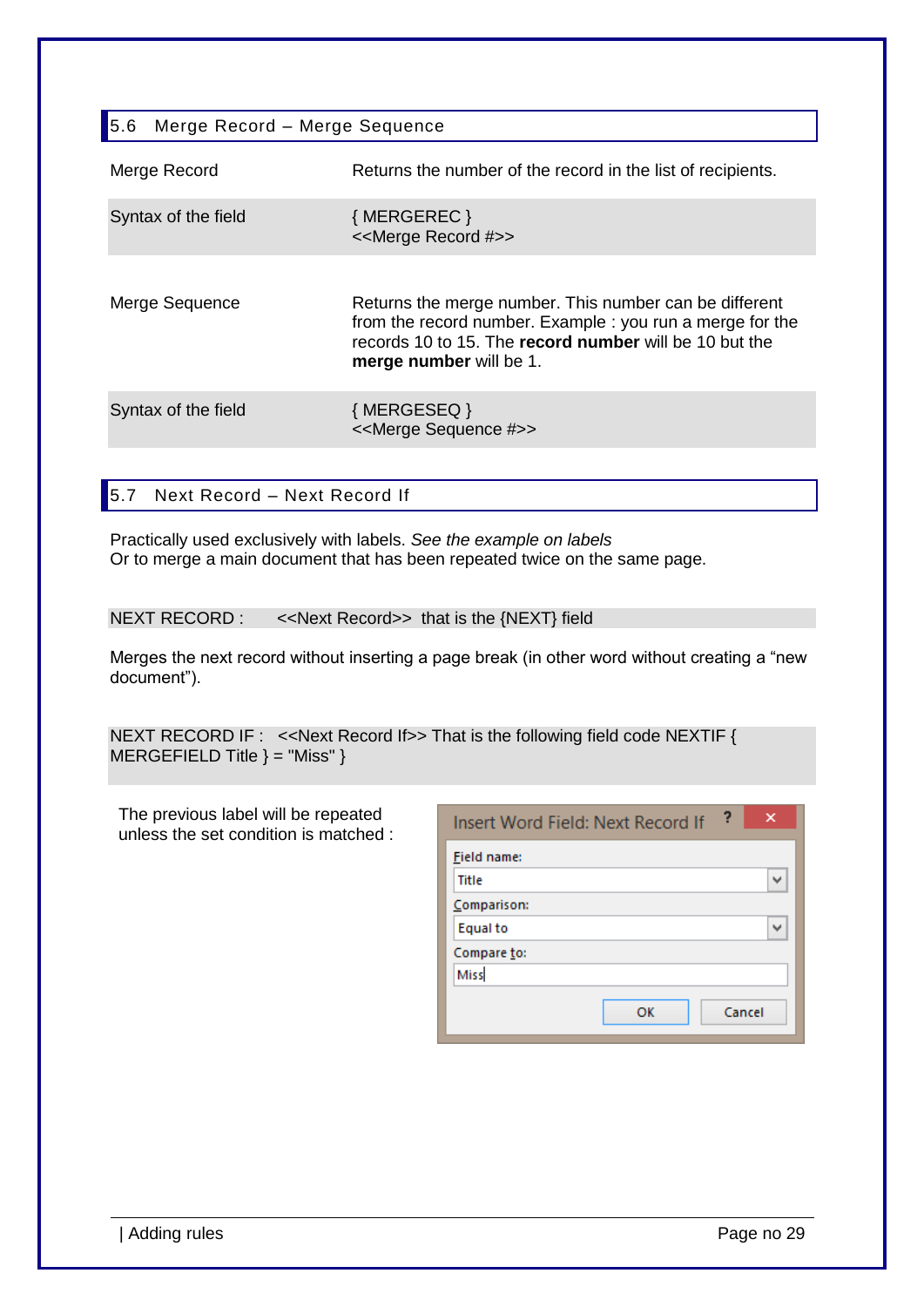# <span id="page-31-0"></span>5.8 Examples

# <span id="page-31-1"></span>*5.8.1 If … Then …Else*

*Address Block* et *Greeting Line* have not be used. MAIN DOCUMENT

> **{ MERGEFIELD Name } { MERGEFIELD Company } { MERGEFIELD Address } { MERGEFIELD Postal\_code } { 11 MERGEFIELD City }**

Geneva, 7<sup>th</sup> December 2013

### Réf : **{MERGEFIELD NrClient}**

# **{ IF** : **{ MERGEFIELD Title }= "Mr." "Dear Sir" "Dear Madam" },**

This year is nearly over. We wish to thank all our clients for their support and we assure you that we shall always make our best to deserve your satisfaction.

Please find enclosed our new catalog for the year 2014. As you will notice, there are a lot of interesting new features : new products, new shops and so on.

Yours faithfully,

Marketing Department Luciana Petrolli

**{ IF{ MERGEFIELD City } = "GENEVA" "N.B. A special demonstration of our new product will take place on …. " }**

## DATA FILE

| <b>Title</b> | <b>Name</b>         | Company              | <b>Address</b>               | Postal_co<br>de | City   | <b>NrClient</b> |
|--------------|---------------------|----------------------|------------------------------|-----------------|--------|-----------------|
| Mr.          | Arnaud Dupond       | <b>MODE BOUTIQUE</b> | 12 rue des<br>Jardins        | 1205            | GENÈVE | -23             |
|              | Françoise<br>Durand | L'HOMME ÉLÉGANT      | 45 ch. des<br><b>Moulins</b> | 1204            | GENÈVE | 56              |

\_\_\_\_\_\_\_\_\_\_\_\_\_\_\_\_\_\_\_\_\_\_\_\_\_\_\_\_\_\_\_\_\_\_\_\_\_\_\_\_\_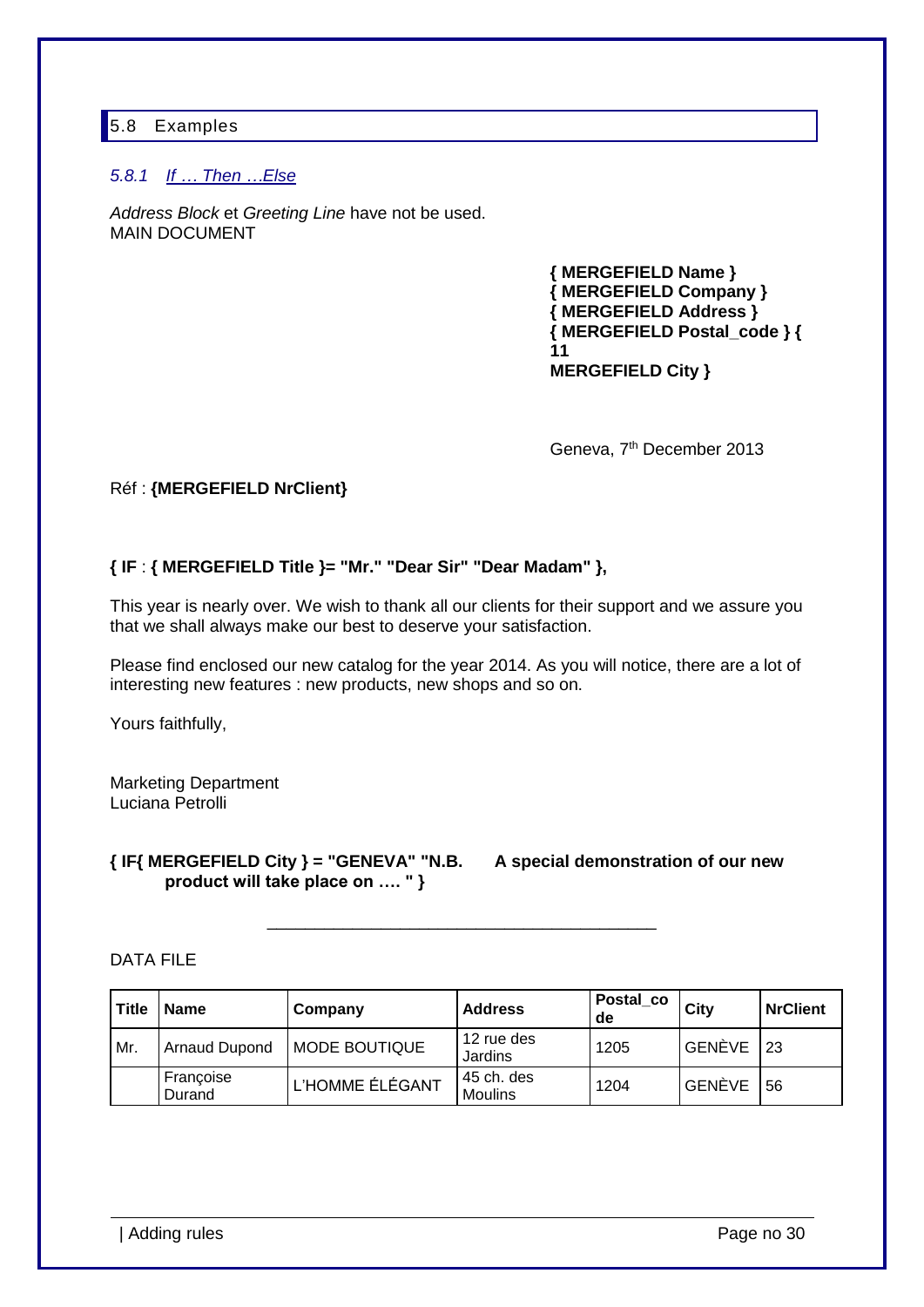# <span id="page-32-0"></span>*5.8.2 Fill-in*

MAIN DOCUMENT Using Address Block, Greeting Line …

**{ MERGEFIELD Title } { MERGEFIELD Name } { MERGEFIELD Company } { MERGEFIELD Address } { MERGEFIELD Postal\_code } { MERGEFIELD City }**

Geneva, 9<sup>th</sup> May 2014

# **{ MERGEFIELD Title },**

We have the great pleasure to inform you that the latest novel of **{FILLIN "title - author editor"\o}** has just been released

The author will dedicate the first sold books **{FILLIN "date and location ?" \o}.**

Do not hesitate to come

Press Department Janine Dupont

# LISTE DES DESTINATAIRES

| <b>Title</b> | <b>Name</b>         | Company                        | <b>Address</b>     | Postal_co<br>de | City          | <b>NrClient</b> |
|--------------|---------------------|--------------------------------|--------------------|-----------------|---------------|-----------------|
| Monsieur     | Arnaud<br>Dupond    | <b>GENEVE LIT</b>              | 12 rue des Jardins | 1205            | <b>GENEVE</b> | 23              |
| Madame       | Françoise<br>Durand | LECTURE POUR<br><b>TOUS SA</b> | 45 ch. des Moulins | 1204            | GENÈVE        | 56              |

\_\_\_\_\_\_\_\_\_\_\_\_\_\_\_\_\_\_\_\_\_\_\_\_\_\_\_\_\_\_\_\_\_\_\_\_\_\_\_\_\_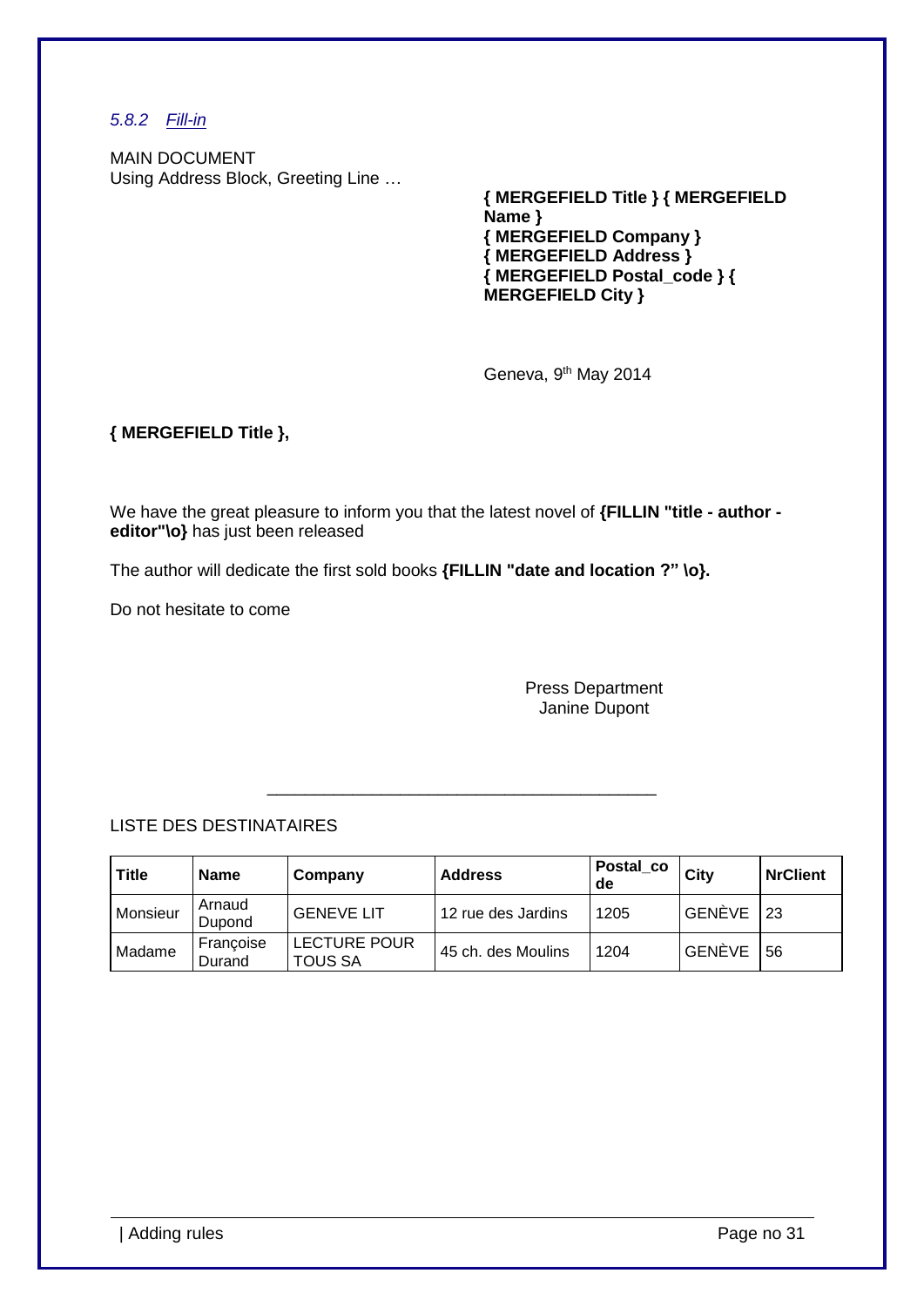<span id="page-33-0"></span>*5.8.3 Skip Record If*

MAIN DOCUMENT

**{ SKIPIF { MERGEFIELD Client }= ""}** *Or* **{ SKIPIF { MERGEFIELD Client }<>"Good"}**

**{ MERGEFIELD Title } { MERGEFIELD Name } { MERGEFIELD Company } { MERGEFIELD Address } { MERGEFIELD Postal\_code } { MERGEFIELD City }** 

Geneva, 15<sup>th</sup> October 2014

# We have just moved

Please find here below our new address :

*35 chemin des Coquelicots 1202 GENÈVE*

You are kindly invited to celebrate this event : food and drinks will be provided ....

**Friday, November 21st-from 6 p.m**

\_\_\_\_\_\_\_\_\_\_\_\_\_\_\_\_\_\_\_\_\_\_\_\_\_\_\_\_\_\_\_\_\_\_\_\_\_\_\_\_\_

Marketing Department Janine Dupont

LIST OF RECIPIENTS

| <b>Title</b> | Name                | Company                        | <b>Address</b>     | Postal_co<br>de | City   | <b>Client</b> |
|--------------|---------------------|--------------------------------|--------------------|-----------------|--------|---------------|
| Monsieur     | Arnaud<br>Dupond    | <b>GENEVE LIT</b>              | 12 rue des Jardins | 1205            | GENÈVE | Bon           |
| Madame       | Françoise<br>Durand | LECTURE POUR<br><b>TOUS SA</b> | 45 ch. des Moulins | 1204            | GENÈVE |               |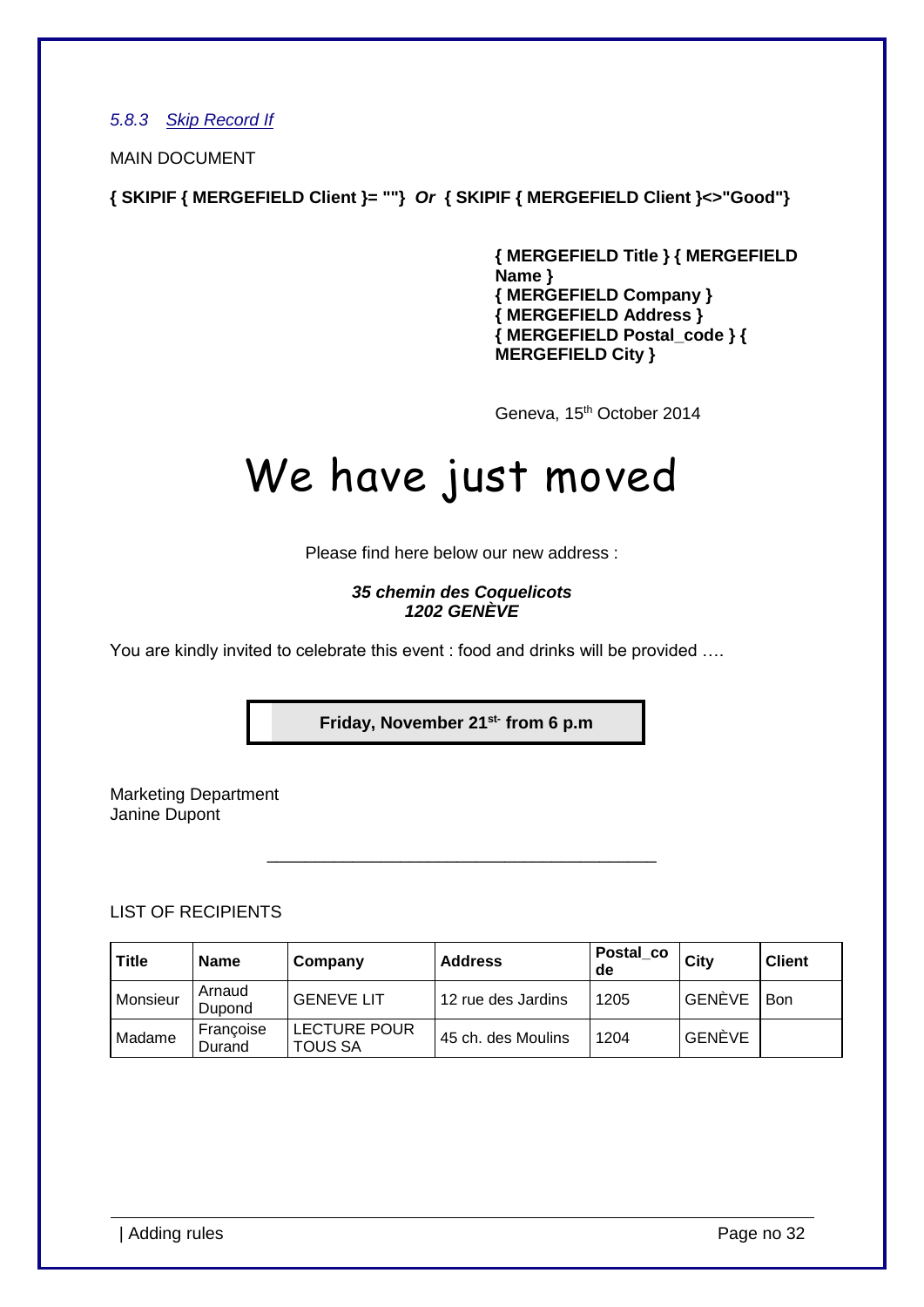# <span id="page-34-0"></span>6 Merge as a directory

Seldom used but can be interesting. Differences with the other types of merge :

- **Letters** The main document acts like a « skeleton » that will be « dressed up » by the fields of each record contained in the data file. Each entry – we could call it a *set of variables* – will be printed on a separate page.
- **Labels** A table where the size of each cell corresponds to the label measures. When merging, the fields of each record contained in the data file will build the address, cell after cell, with no page break. It is <<Next>> field that manages the cell « fill ».
- **Directory** The main document acts like a « skeleton » but the text does not cover the whole page. The entries of the data file are then linked to the document. When merging, the "skeleton" is repeated on the page for each entry, with no page break.

0 Our-members¶ Member number <= «MemberNr»¤ b **Title** <u  $x$ Title $x$ ¤ 'n First Name:# «First Name»¤ w Last Name:# «Last Name»¤ i. Address<sub>c</sub>u «Address»¤ 'n Zip-code -: ¤ «ZIP Code»¤ i. City:# «City»¤ i. Age -: ¤ «Age»¤ ø Date of entry: «DateFntry»¤ ١w Membershipfee:# «MembershipFee»<sup>®</sup> ٢

Here below two samples of a merged directory :

The merge will repeat *the table + the 2nd paragraph that follow it* for each entry. (For Word, the first paragraph belongs to the table and will therefore not be repeated. This is why you need to insert one more paragraph, to separate the tables).

The merge will not repeat the title *Our members* because it has been inserted in the header.

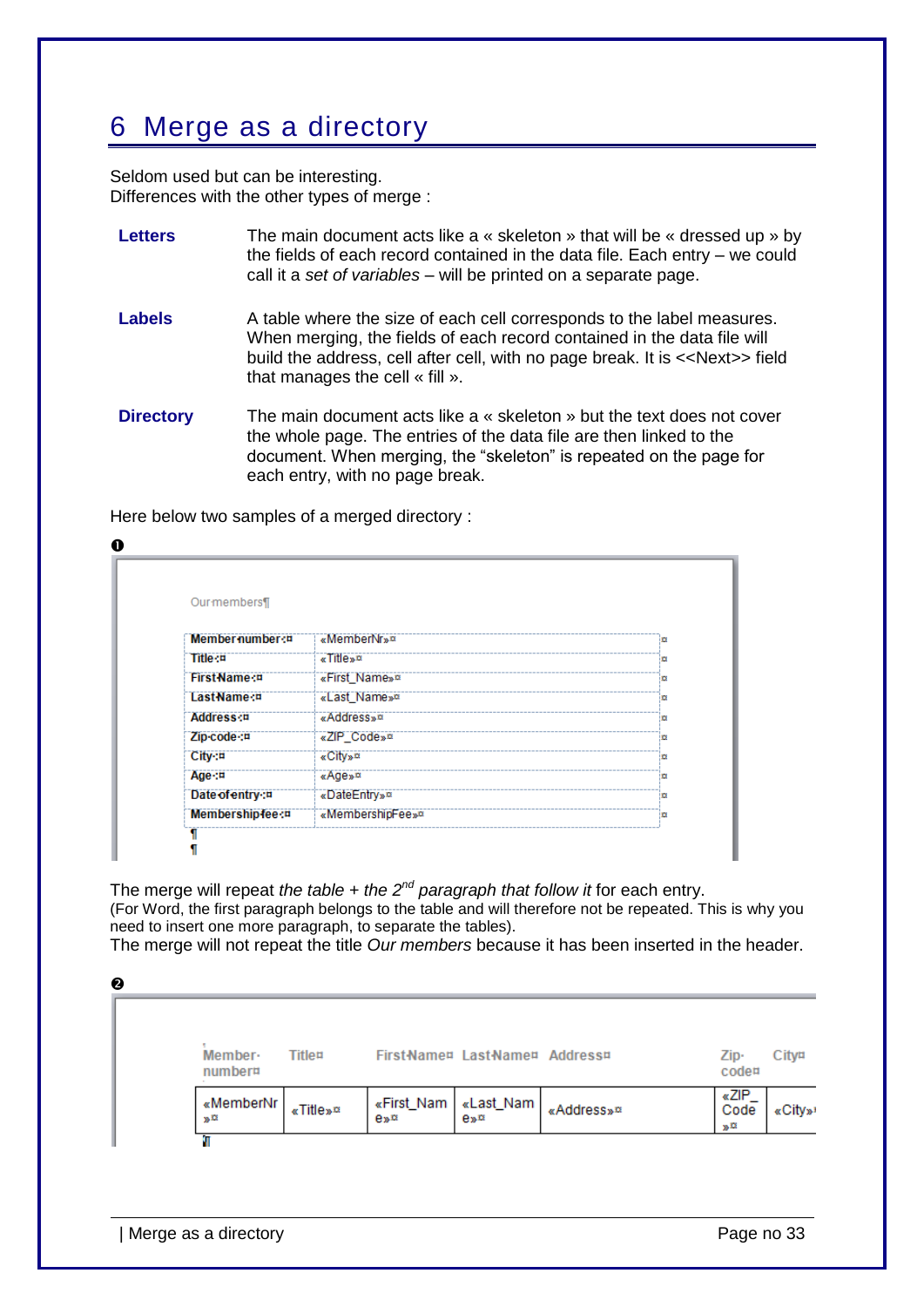The header row has been placed inside the header so that it will not be repeated. We also worked on the borders to improve the esthetical result. Finally we only added one extra paragraph mark at the end of the table.

*Placing the merge fields can be done as usual.*

Here below the result :

 $\bullet$ 

| Our-members¶           |                       |
|------------------------|-----------------------|
| Member number <=       | 1¤                    |
| Title∢¤                | Mr.¤                  |
| <b>First Name:¤</b>    | John¤                 |
| Last Name:¤            | Smith¤                |
| Address:¤              | 5 Rue-des Bains¤      |
| Zip-code-:#            | 1205¤                 |
| City:#                 | Geneva¤               |
| Age-:¤                 | 45¤                   |
| Date of entry:         | 01.01.2009¤           |
| Membershipfee:#        | paid¤                 |
| Π                      |                       |
| Member number <        | 2¤                    |
| Title <¤               | Mrs ¤                 |
| First Name:#           | Mary¤                 |
| Last Name <            | Kent¤                 |
| <b>Address:¤</b>       | 56 Rue des Aubépines¤ |
| Zip-code -: ¤          | 1000 <sub>¤</sub>     |
| City:¤                 | Lausanne¤             |
| Age -: ¤               | 35 <sub>n</sub>       |
| Date of entry:         | 01.01.2009            |
| Membershipfee:#        | paid¤                 |
| Π                      |                       |
| <b>Member numbers#</b> | 3¤                    |
| Title - ¤              | Mrs ¤                 |

 $\boldsymbol{\Theta}$ 

| <b>Member</b><br>number | Title | <b>First Name</b> | <b>LastName</b> | <b>Address</b>       | Zip<br>code | City     | Age | Date of<br>Entry | Membership<br>Fee |
|-------------------------|-------|-------------------|-----------------|----------------------|-------------|----------|-----|------------------|-------------------|
|                         | Mr.   | John              | Smith           | 5 Rue des Bains      | 1205        | Geneva   | 45  | 01.01.2009 paid  |                   |
|                         | Mrs.  | Mary              | Kent            | 56 Rue des Aubépines | 1000        | Lausanne | 35  | 01.01.2009 paid  |                   |
| з                       | Mrs.  | Johanna           | <b>Binge</b>    | 45 Avenue Wendt      | 1208        | Geneva   | 29  | 01.02.2009       |                   |

In both cases, « empty » repetitions do occur.

| Merge as a directory **Page 10** 24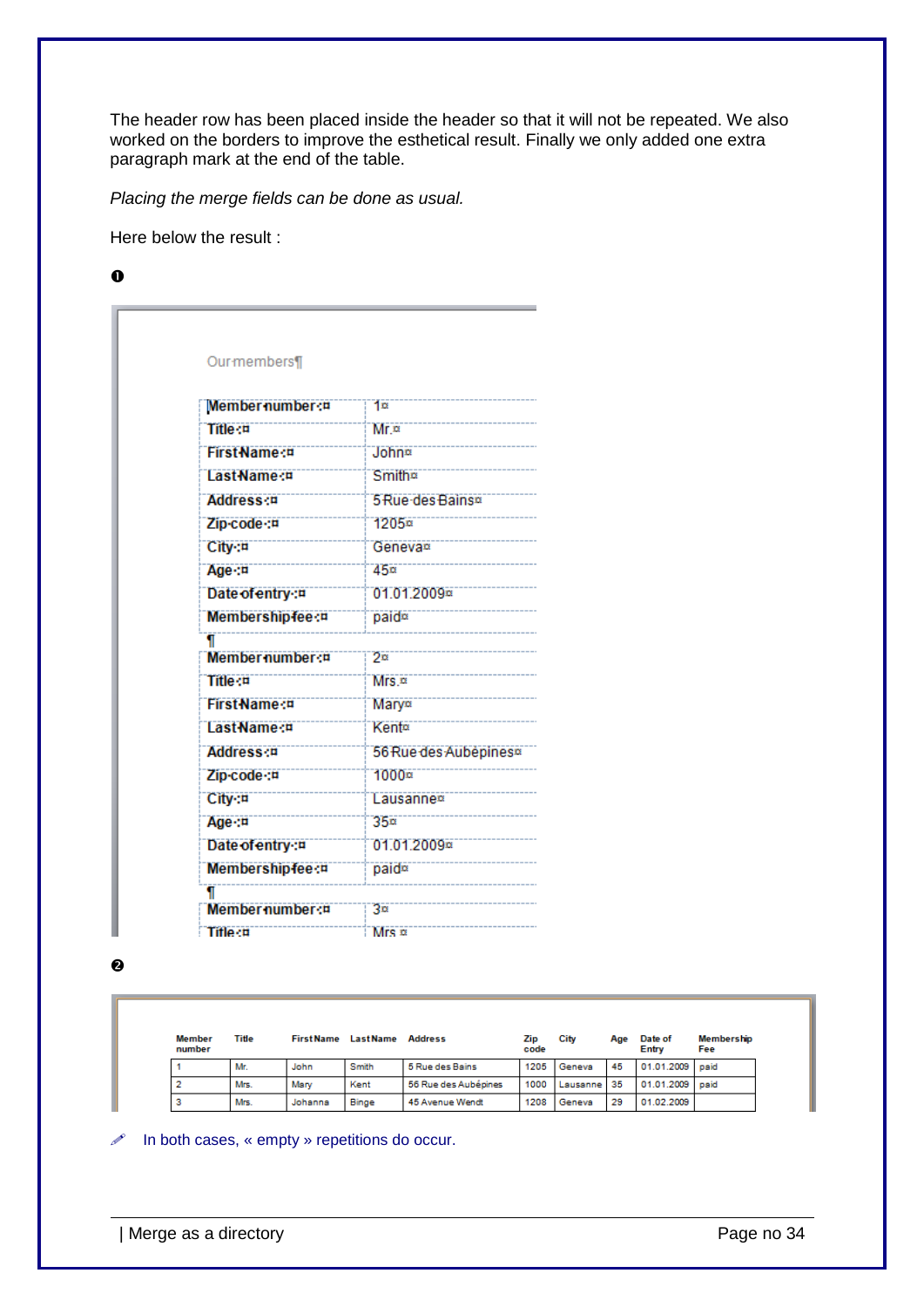# <span id="page-36-0"></span>7 Merge directly from Outlook

 $\bullet$  Although you may "export" the total list of your contacts, it is certainly preferable to select the contacts related to the required mail merge. You can use the standard Windows selecting techniques (CTRL , SHIFT). You can also prepare a category grouping the contacts in question or you may create a contact sub-folder containing them.

 From the main CONTACTS folder or any sub-folder dedicated to your mail merge : HOME Tab – ACTIONS Group – MAIL MERGE Button

|                                                          | ×<br>Mail Merge Contacts                                                                                                                                                                                                                                                                                                                                                 |
|----------------------------------------------------------|--------------------------------------------------------------------------------------------------------------------------------------------------------------------------------------------------------------------------------------------------------------------------------------------------------------------------------------------------------------------------|
| Contacts                                                 | Fields to merge                                                                                                                                                                                                                                                                                                                                                          |
| (C) All contacts in current view                         | (_) All contact fields                                                                                                                                                                                                                                                                                                                                                   |
| Only selected contacts                                   | Contact fields in current view                                                                                                                                                                                                                                                                                                                                           |
| View, and then choose a command.<br><b>Document file</b> | To filter contacts or to change the columns in the current view, on the View tab, point to Current                                                                                                                                                                                                                                                                       |
| <u>● New document</u>                                    |                                                                                                                                                                                                                                                                                                                                                                          |
| <b>Existing document:</b>                                | Browse                                                                                                                                                                                                                                                                                                                                                                   |
| Contact data file                                        |                                                                                                                                                                                                                                                                                                                                                                          |
| Permanent file:                                          | To save this contact data for future use or reference, specify a file name.<br>Browse                                                                                                                                                                                                                                                                                    |
| Merge options                                            |                                                                                                                                                                                                                                                                                                                                                                          |
| Document type:<br>Merge to:<br><b>Form Letters</b><br>v  | <b>New Document</b><br>v.                                                                                                                                                                                                                                                                                                                                                |
|                                                          | OK<br>Cancel                                                                                                                                                                                                                                                                                                                                                             |
| <b>Contacts</b>                                          | As indicated at point 1.<br>All contacts of a subfolder dedicated to the merge?<br>Selected contacts from the general list?                                                                                                                                                                                                                                              |
| <b>Fields to merge</b><br><b>All contact fields</b>      | The current view is indifferent, but as you know, some views<br>to not display the contacts mailing address. If you want to<br>make sure to retrieve information such as the street, the city,<br>the postal code ), then you should select this option. But<br>note that the list will be long and heavy as there are more<br>than a hundred contact fields in Outlook. |
|                                                          | Advantages and drawbacks : any field will be retrieved but<br>the list are really long                                                                                                                                                                                                                                                                                   |
|                                                          |                                                                                                                                                                                                                                                                                                                                                                          |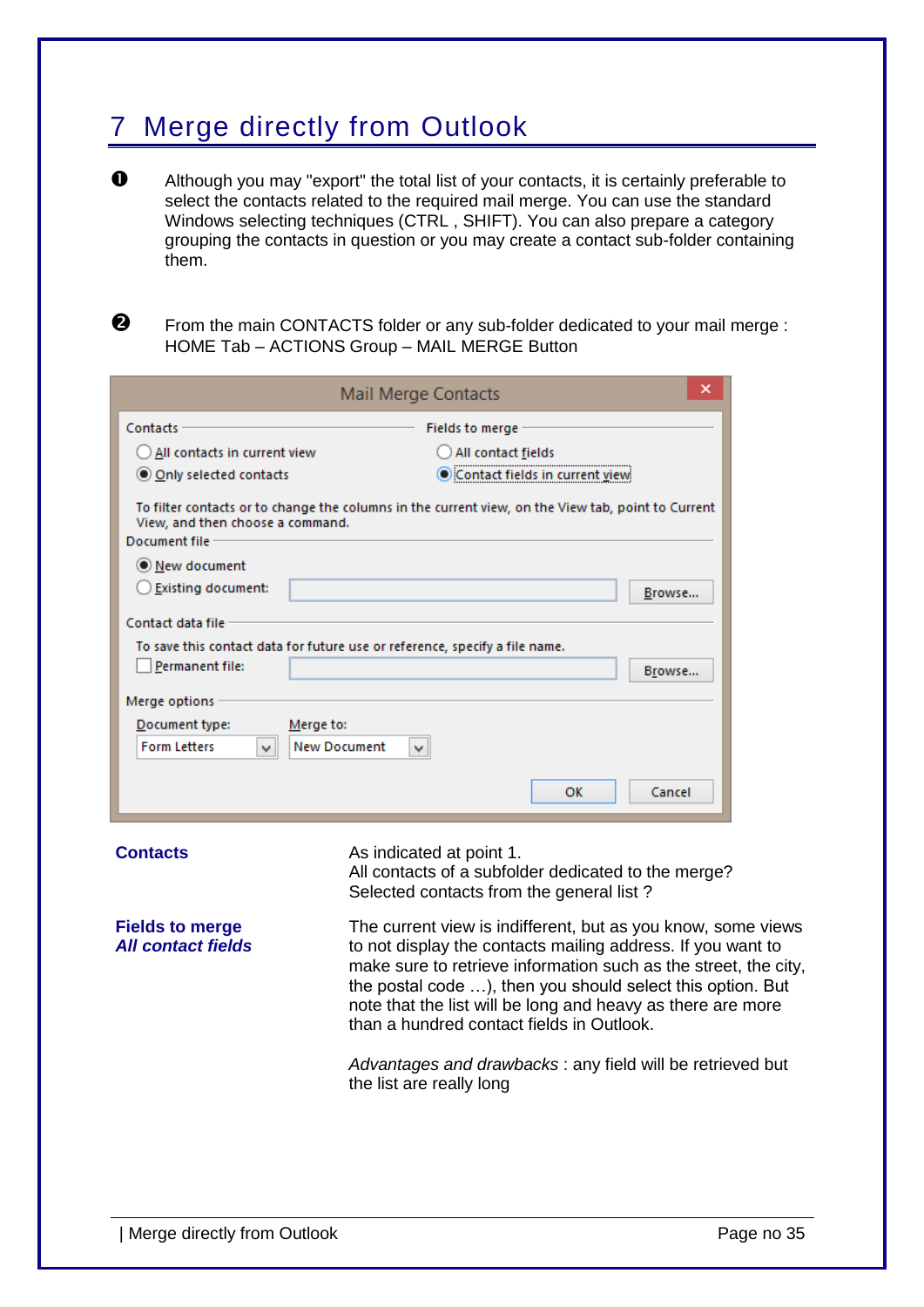| <b>Fields to merge</b><br><b>Contact fields in current</b><br>view | You modify or you create a view showing exactly the fields<br>you need for your mail merge. For instance Mailing Address<br>for a "block" address or Street, Postal Code, City for a<br>"detailed" address. Or you may prefer Full Name to File AS<br>$etc. \dots$ |
|--------------------------------------------------------------------|--------------------------------------------------------------------------------------------------------------------------------------------------------------------------------------------------------------------------------------------------------------------|
|                                                                    | Funny to mention, about ten other fields are automatically<br>added to your list even though they are absent from your<br>view                                                                                                                                     |
|                                                                    | (Due_Date, Flag_Status, Message_Class etc)                                                                                                                                                                                                                         |
| <b>Document file</b>                                               | Advantages and drawbacks : it is the user's duty to make<br>sure the view contains all the required fields. On the other<br>hand, the lists will be shorter and therefore easier to<br>manage.<br>A new main document is created in which you may type your        |
|                                                                    | text and insert the usual merge field codes. You can also<br>indicate an existing document already containing the main<br>text and field codes.                                                                                                                    |
| <b>Contact data file</b>                                           | This is your data file containing the chosen fields. You can<br>name and save this document if you wish to use it again<br>later on.                                                                                                                               |
| <b>Merge options</b>                                               | Choose what you need to create: form letters, labels ?<br>Do you wish to merge into a new document or directly to the<br>printer?                                                                                                                                  |

 $\bullet$  Here below the result in Word :

Word is run, the main document and the data source document are created. The usual merge options are available.

> «First\_Name» «Last\_Name»¶ «Company»¶ «Business\_Address»¶ 1 Geneva, 26.5.2014  $\P$

# **Common problem :**

When you insert an Address Block, the fields between Word and Outlook only partially match (they bear another name in Outlook). It is therefore necessary to *match fields*